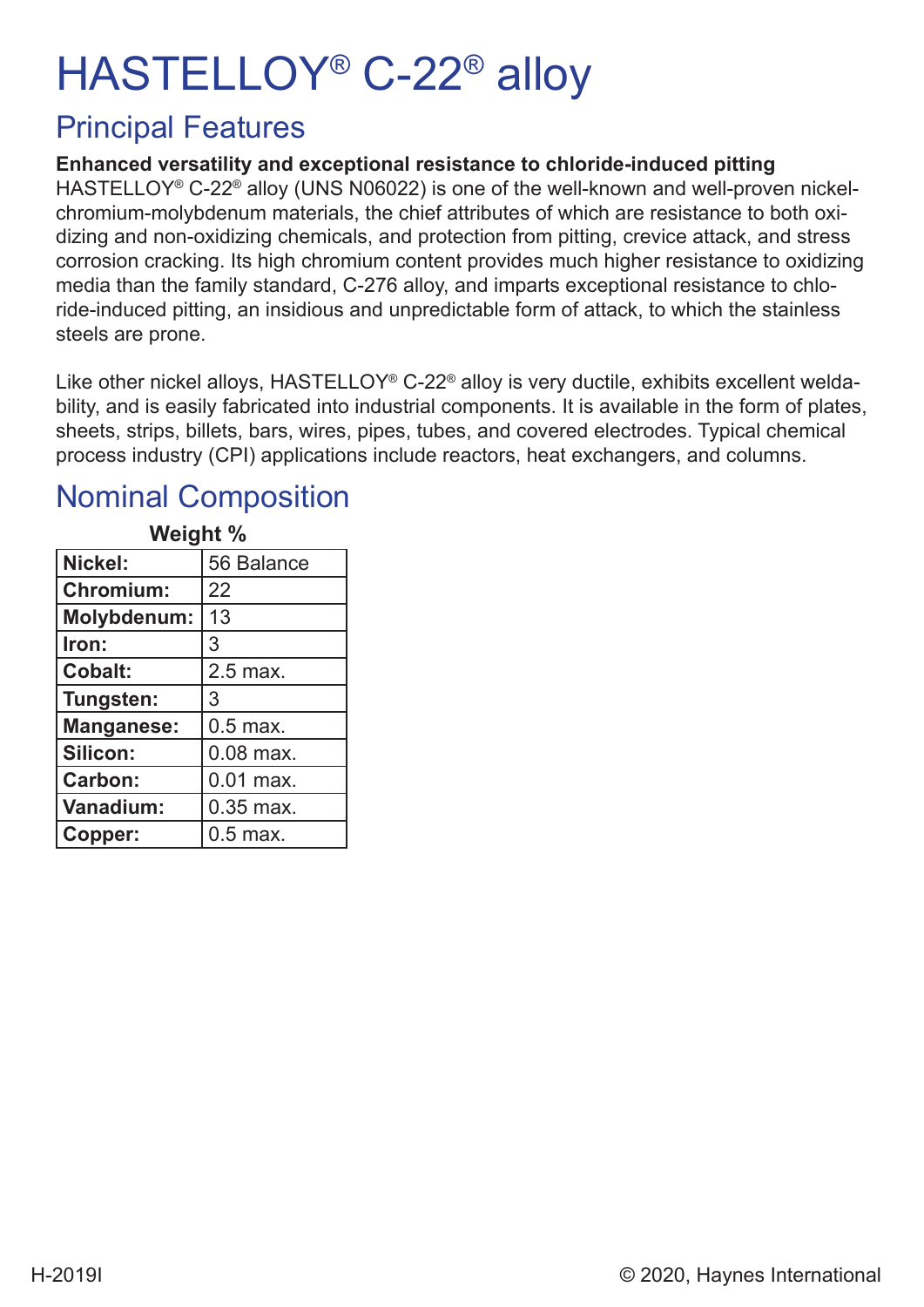#### Iso-Corrosion Diagrams

Each of these iso-corrosion diagrams was constructed using numerous corrosion rate values, generated at different acid concentrations and temperatures. The blue line represents those combinations of acid concentration and temperature at which a corrosion rate of 0.1 mm/y (4 mils per year) is expected, based on laboratory tests in reagent grade acids. Below the line, rates under 0.1 mm/y are expected. Similarly, the red line indicates the combinations of acid concentration and temperature at which a corrosion rate of 0.5 mm/y (20 mils per year) is expected. Above the line, rates over 0.5 mm/y are expected. Between the blue and red lines, corrosion rates are expected to fall between 0.1 and 0.5 mm/y.



Haynes International - HASTELLOY® C-22® alloy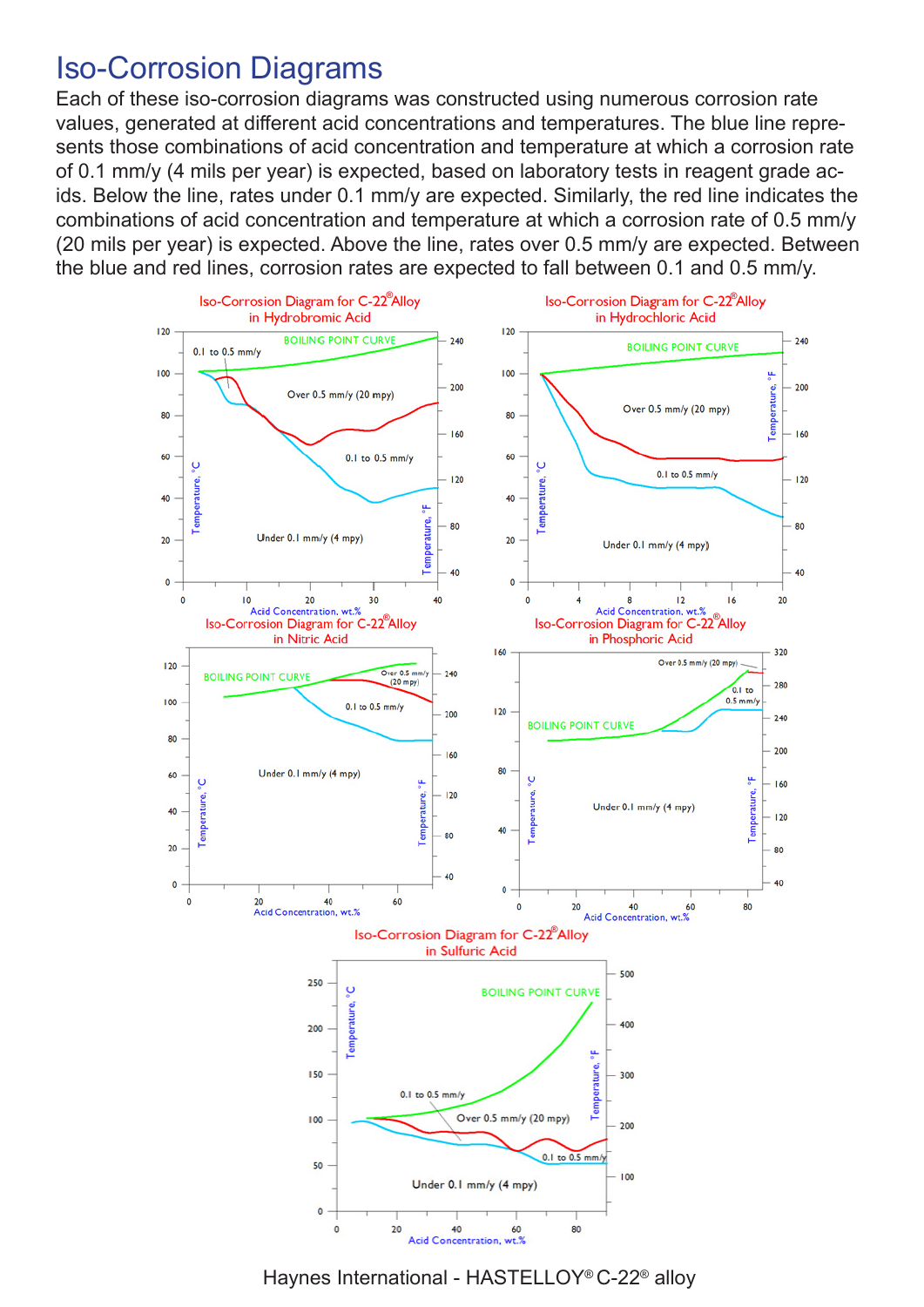## Comparative 0.1 mm/y Line Plots

To compare the performance of HASTELLOY® C-22® alloy with that of other materials, it is useful to plot the 0.1 mm/y lines. In the following graphs, the lines for  $C$ -22<sup>®</sup> alloy are compared with those of two popular, austenitic stainless steels (316L and 254SMO), and a lower-molybdenum nickel alloy (625), in hydrochloric and sulfuric acids. The tests in hydrochloric acid were limited to a concentration of 20% (the azeotrope). At hydrochloric acid concentrations above about 5%, C-22® alloy provides a quantum improvement over the stainless steels, and offers much greater resistance hydrochloric acid than 625 alloy in the concentration range 8 to 20%.





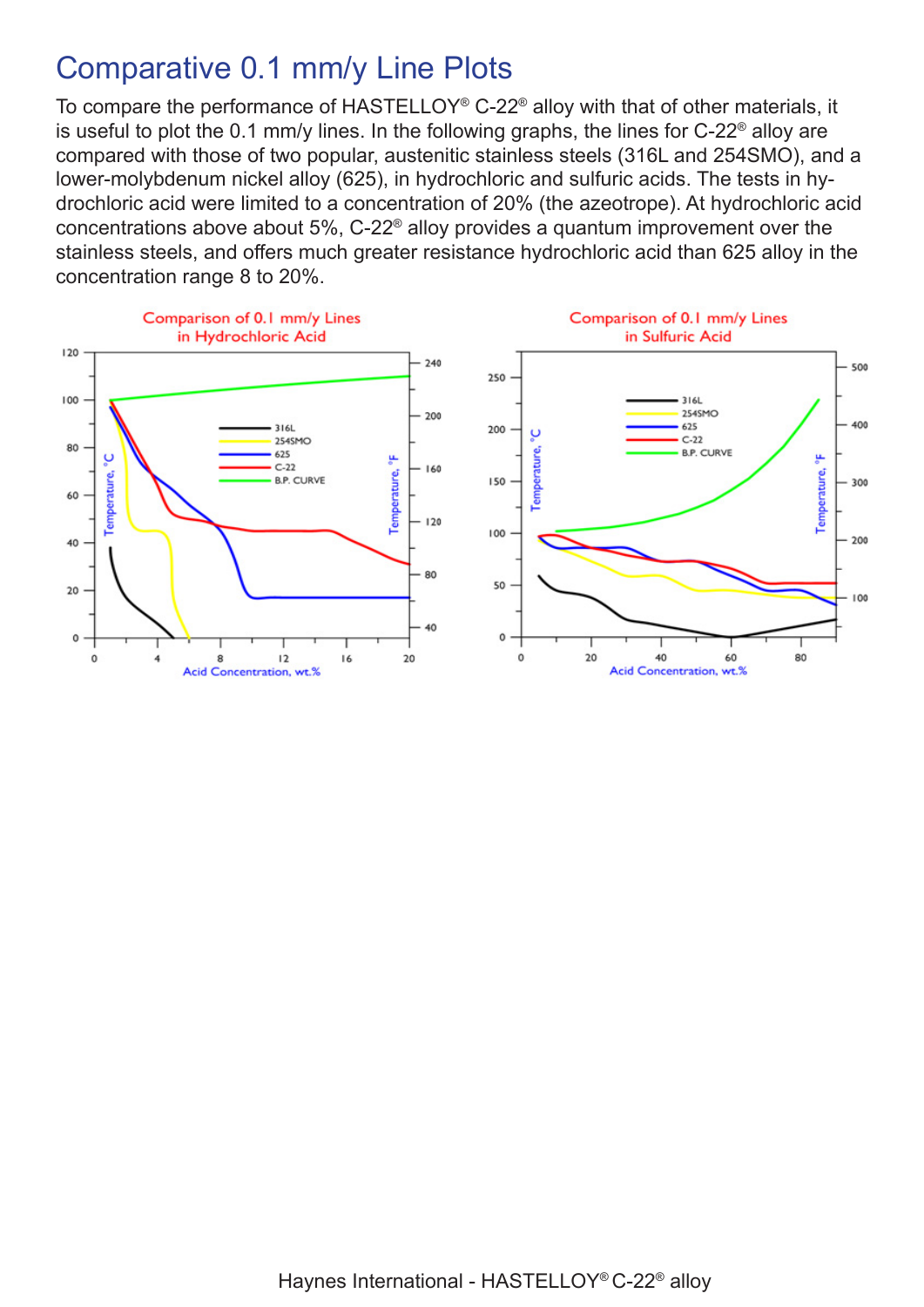### Selected Corrosion Data

| Conc.   | $50^{\circ}$ F | $75^{\circ}F$            | 100°F          | 125°F                    | 150°F                    | $175^{\circ}F$ | 200°F                    | 225°F                    |                |
|---------|----------------|--------------------------|----------------|--------------------------|--------------------------|----------------|--------------------------|--------------------------|----------------|
| $Wt.\%$ | $10^{\circ}$ C | $24^{\circ}$ C           | $38^{\circ}$ C | $52^{\circ}$ C           | $66^{\circ}$ C           | $79^{\circ}$ C | $93^{\circ}$ C           | 107°C                    | <b>Boiling</b> |
| 2.5     | $\sim$         | $\overline{\phantom{a}}$ | ۰.             | $\overline{\phantom{a}}$ | $\overline{\phantom{a}}$ | $\blacksquare$ | $\overline{\phantom{a}}$ | ۰.                       | 0.02           |
| 5       | $\blacksquare$ | $\overline{\phantom{a}}$ | ۰.             | $\blacksquare$           | -                        | $\,$           | 0.01                     | ۰                        | 0.76           |
| 7.5     | -              | $\overline{\phantom{a}}$ | ۰.             | $\overline{\phantom{a}}$ | -                        | 0.01           | 0.45                     | $\overline{\phantom{a}}$ |                |
| 10      | $\blacksquare$ | $\overline{\phantom{a}}$ | -              | $\overline{\phantom{a}}$ | $\overline{\phantom{a}}$ | 0.01           | 1.5                      | ۰                        |                |
| 15      | $\blacksquare$ | $\overline{\phantom{a}}$ | ۰.             | 0.01                     | < 0.01                   | 0.88           |                          | ۰.                       |                |
| 20      | $\blacksquare$ | $\overline{\phantom{a}}$ | -              | 0.01                     | 0.46                     | 0.8            | ۰.                       | -                        |                |
| 25      | $\blacksquare$ | $\overline{\phantom{a}}$ | < 0.01         | 0.2                      | 0.29                     | 0.58           | 0.97                     | ۰                        |                |
| 30      | $\sim$         | $\sim$                   | 0.11           | 0.23                     | 0.29                     | 0.59           | 1.12                     | ۰                        | $\blacksquare$ |
| 40      | ٠              | $\,$                     | 0.07           | 0.13                     | 0.21                     | 0.34           | 0.66                     | ۰.                       |                |

#### **Hydrobromic Acid**

All corrosion rates are in millimeters per year (mm/y); to convert to mils (thousandths of an inch) per year, divide by 0.0254. Data are from Corrosion Laboratory Jobs 15-02, 27-02, and 37-02.

All tests were performed in reagent grade acids under laboratory conditions; field tests are encouraged prior to industrial use.

**Iso-Corrosion Diagram for C-22<sup>®</sup> Alloy** in Hydrobromic Acid

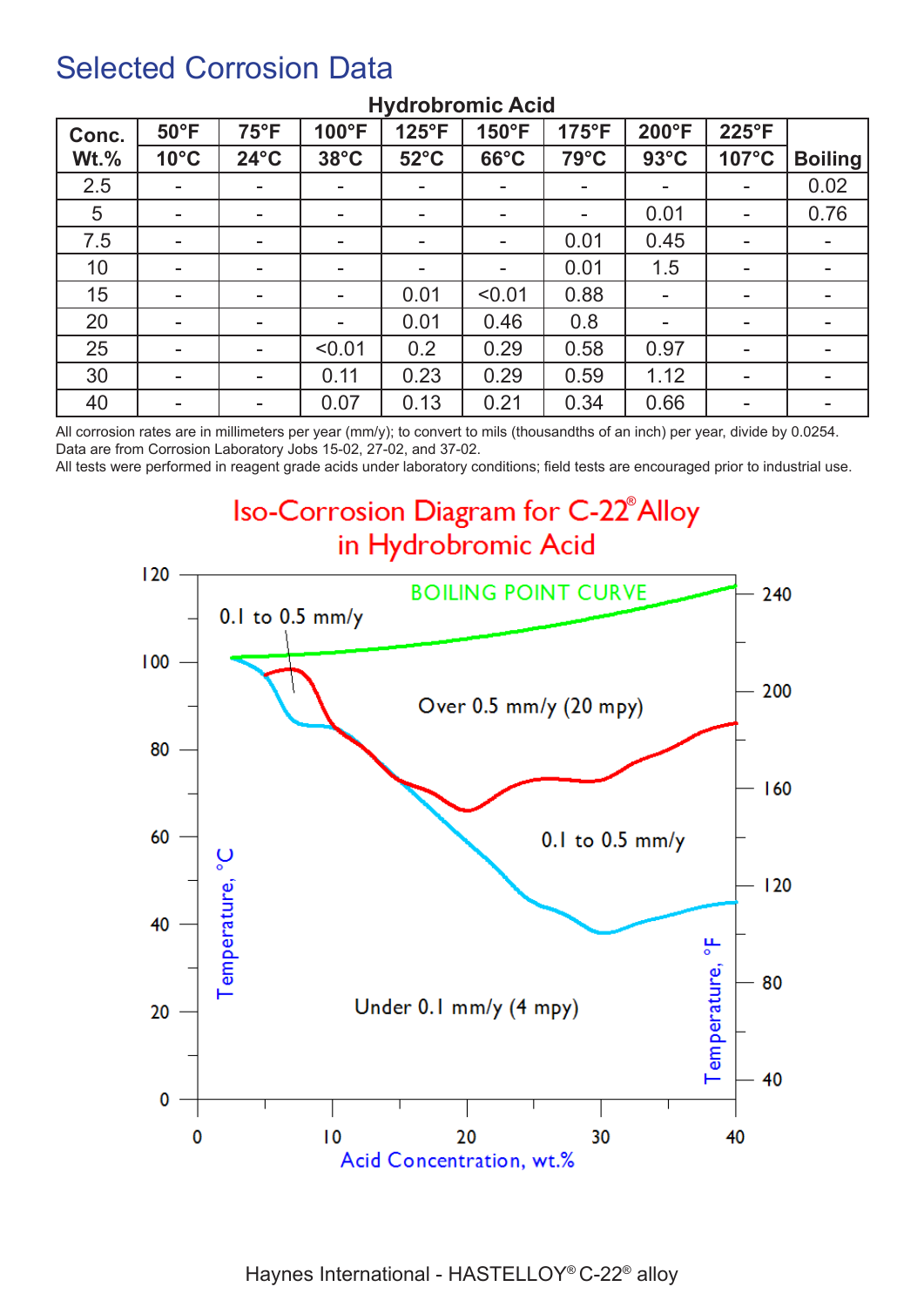| Conc.          | $50^{\circ}$ F | $75^{\circ}F$            | 100°F                    | 125°F          | 150°F                    | 175°F                    | 200°F          | 225°F          |                |
|----------------|----------------|--------------------------|--------------------------|----------------|--------------------------|--------------------------|----------------|----------------|----------------|
| $Wt.\%$        | $10^{\circ}$ C | $24^{\circ}$ C           | $38^{\circ}$ C           | $52^{\circ}$ C | $66^{\circ}$ C           | 79°C                     | $93^{\circ}$ C | 107°C          | <b>Boiling</b> |
|                | $\blacksquare$ | ۰.                       | $\overline{\phantom{a}}$ |                | ۰.                       | $\blacksquare$           | 0.01           | ۰.             | 0.06           |
| 1.5            | $\blacksquare$ | $\overline{\phantom{a}}$ | ۰.                       |                | ۰                        | $\blacksquare$           | ۰              | ۰.             |                |
| $\overline{2}$ | -              |                          | -                        |                | $\overline{\phantom{0}}$ | $\blacksquare$           |                | ۰.             |                |
| 2.5            | $\blacksquare$ | $\overline{\phantom{a}}$ |                          |                | -                        | $\blacksquare$           |                | ۰.             |                |
| 3              | Ξ.             | $\overline{\phantom{a}}$ | $\overline{\phantom{a}}$ |                | $\overline{\phantom{0}}$ | $\,$                     |                | ۰              |                |
| 3.5            | -              | $\overline{\phantom{a}}$ | ۰.                       |                | -                        | $\blacksquare$           | -              | ۰.             |                |
| $\overline{4}$ | -              | ۰                        | $\overline{\phantom{a}}$ |                | ۰                        | $\overline{\phantom{a}}$ | ۰              | ۰              |                |
| 4.5            | ۰              | $\overline{\phantom{a}}$ | $\overline{\phantom{a}}$ |                |                          | $\blacksquare$           | -              | -              |                |
| 5              | $\blacksquare$ |                          | < 0.01                   |                | 0.44                     | 1.44                     | 3.02           | ۰              | 8.99           |
| 7.5            | ۰              |                          | $\overline{\phantom{a}}$ |                |                          |                          |                | ۰              |                |
| 10             | $\blacksquare$ |                          | 0.01                     | 0.28           | 0.98                     | 1.99                     | 4.39           | ۰              | 11.68          |
| 15             | Ξ.             | $\overline{\phantom{a}}$ | $\overline{\phantom{a}}$ |                | 0.98                     | 1.91                     |                | $\blacksquare$ | 11.02          |
| 20             | ۰              | $\overline{\phantom{a}}$ | 0.2                      | 0.32           | 0.9                      | 1.72                     | 3.38           | ۰.             | 9.73           |

#### **Hydrochloric Acid**

All corrosion rates are in millimeters per year (mm/y); to convert to mils (thousandths of an inch) per year, divide by 0.0254. Data are from Corrosion Laboratory Jobs 442-82 and 176-83.

All tests were performed in reagent grade acids under laboratory conditions; field tests are encouraged prior to industrial use.

**Iso-Corrosion Diagram for C-22<sup>®</sup>Alloy** in Hydrochloric Acid



Haynes International - HASTELLOY® C-22® alloy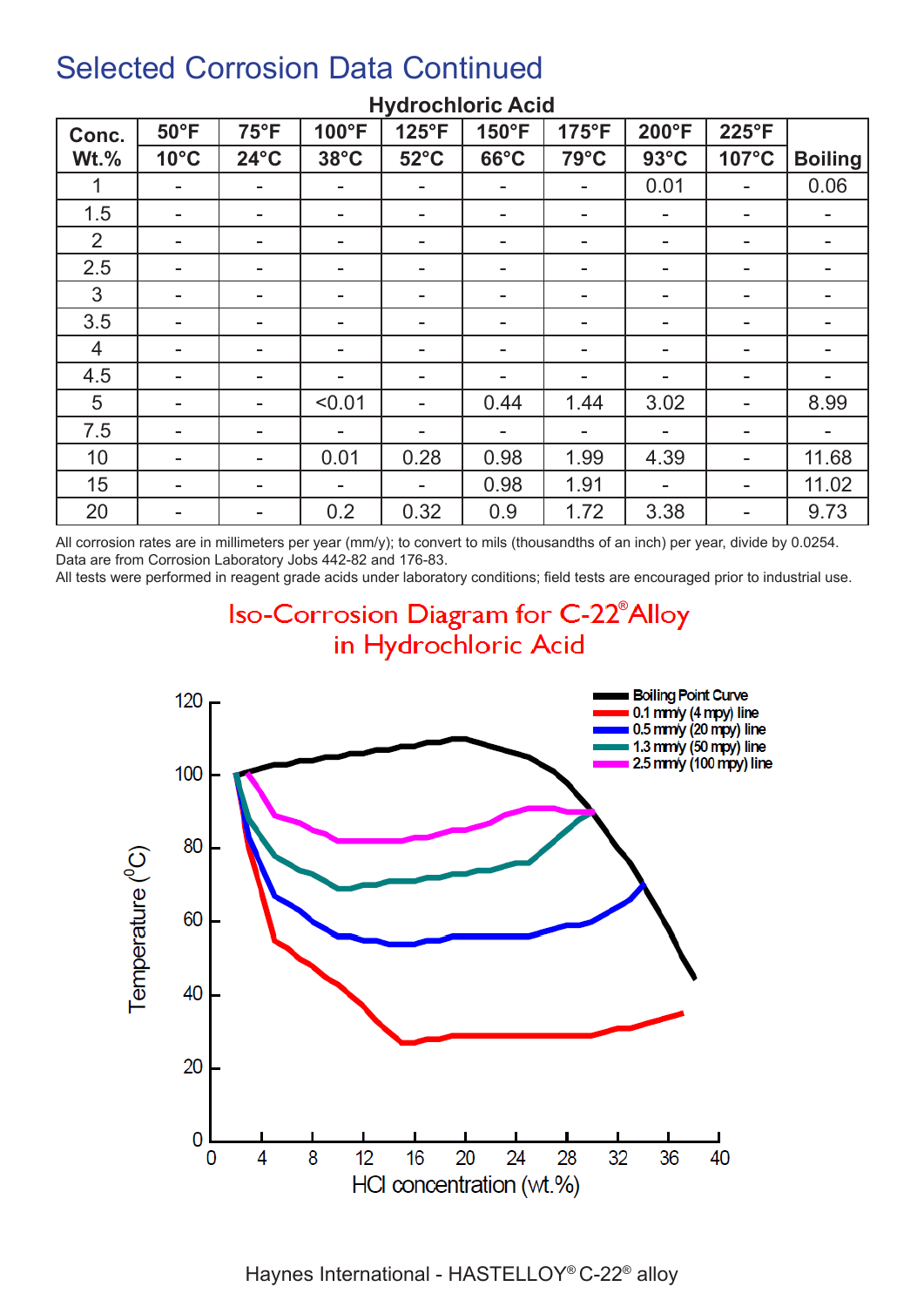| Conc.   | $50^{\circ}$ F | $75^{\circ}F$            | 100°F                    | $125^{\circ}F$ | 150°F          | $175^{\circ}F$ | $200^{\circ}F$ | 225°F                    |                |
|---------|----------------|--------------------------|--------------------------|----------------|----------------|----------------|----------------|--------------------------|----------------|
| $Wt.\%$ | $10^{\circ}$ C | $24^{\circ}$ C           | $38^{\circ}$ C           | $52^{\circ}$ C | $66^{\circ}$ C | 79°C           | $93^{\circ}$ C | 107°C                    | <b>Boiling</b> |
| 10      | ۰              | $\,$                     |                          |                | < 0.01         | $\blacksquare$ | 0.01           | ۰                        | 0.01           |
| 20      | ۰              | $\overline{\phantom{0}}$ |                          |                | 0.01           | $\blacksquare$ | 0.02           | $\overline{\phantom{a}}$ | 0.06           |
| 30      | ۰              | $\,$                     |                          |                | 0.01           | $\blacksquare$ | 0.02           | ۰                        | 0.13           |
| 40      | $\blacksquare$ | $\overline{\phantom{a}}$ | $\overline{\phantom{a}}$ |                | 0.02           | 0.03           | 0.09           | $\blacksquare$           | 0.26           |
| 50      | $\blacksquare$ | $\overline{\phantom{a}}$ |                          |                |                | 0.05           | 0.14           | 0.33                     | 0.59           |
| 60      | $\blacksquare$ | $\overline{\phantom{a}}$ | $\overline{\phantom{a}}$ |                | 0.06           | 0.08           | 0.19           | 0.57                     | 1.09           |
| 70      | $\blacksquare$ | $\overline{\phantom{a}}$ | $\overline{\phantom{a}}$ | $\blacksquare$ | 0.05           | 0.11           | 0.33           | 0.71                     | 2.53           |

#### **Nitric Acid**

All corrosion rates are in millimeters per year (mm/y); to convert to mils (thousandths of an inch) per year, divide by 0.0254. Data are from Corrosion Laboratory Jobs 443-82 and 47-04.

All tests were performed in reagent grade acids under laboratory conditions; field tests are encouraged prior to industrial use.

**Iso-Corrosion Diagram for C-22<sup>®</sup> Alloy** in Nitric Acid

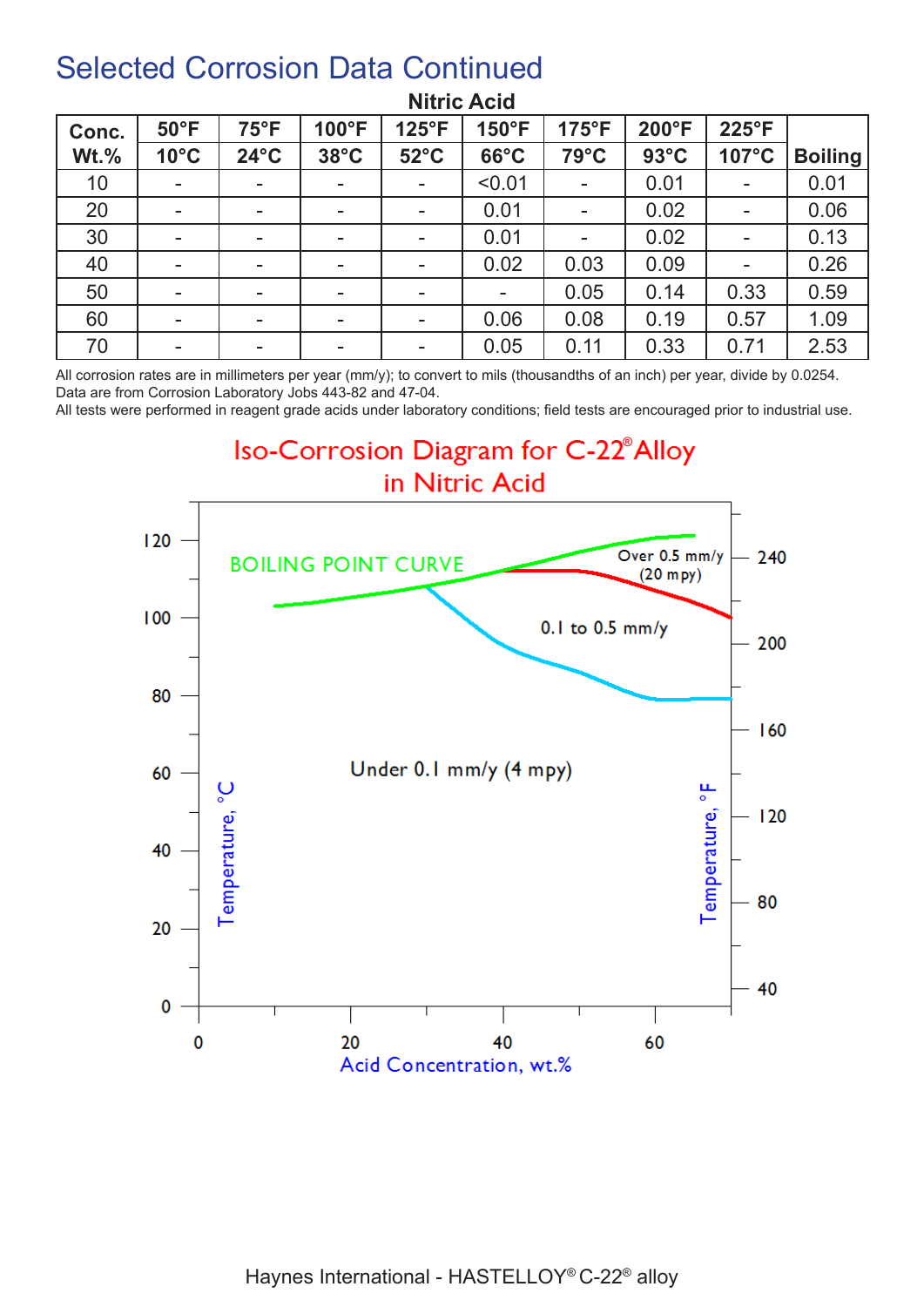| Conc.   | 125°F          | $150^{\circ}F$           | $175^{\circ}F$ | 200°F          | 225°F | 250°F                    | $275^{\circ}F$ | 300°F                    |                |
|---------|----------------|--------------------------|----------------|----------------|-------|--------------------------|----------------|--------------------------|----------------|
| $Wt.\%$ | $52^{\circ}$ C | $66^{\circ}$ C           | 79°C           | $93^{\circ}$ C | 107°C | 121°C                    | 135°C          | $149^{\circ}$ C          | <b>Boiling</b> |
| 50      | $\blacksquare$ | ۰                        |                |                |       |                          |                | $\overline{\phantom{a}}$ | 0.07           |
| 60      | $\blacksquare$ | $\overline{\phantom{a}}$ | -              |                | 0.08  | $\blacksquare$           |                | ۰                        | 0.16           |
| 65      | $\blacksquare$ | $\overline{\phantom{a}}$ | -              |                | -     | $\overline{\phantom{a}}$ |                | -                        |                |
| 70      | ۰              | $\sim$                   | -              |                | 0.07  | 0.13                     |                | $\blacksquare$           | 0.23           |
| 75      | $\blacksquare$ | $\overline{\phantom{a}}$ | ۰.             |                | 0.05  | 0.12                     |                | $\overline{\phantom{a}}$ | 0.19           |
| 80      | ۰              | $\,$                     |                |                | 0.06  | 0.12                     | 0.16           | ۰                        | 0.25           |
| 85      | ۰              | ۰                        | ۰.             |                | 0.07  | 0.12                     | 0.2            | $\sim$                   | 0.66           |

#### **Phosphoric Acid**

All corrosion rates are in millimeters per year (mm/y); to convert to mils (thousandths of an inch) per year, divide by 0.0254. Data are from Corrosion Laboratory Jobs 444-82 and 46-04.

All tests were performed in reagent grade acids under laboratory conditions; field tests are encouraged prior to industrial use.

**Iso-Corrosion Diagram for C-22<sup>®</sup> Alloy** in Phosphoric Acid

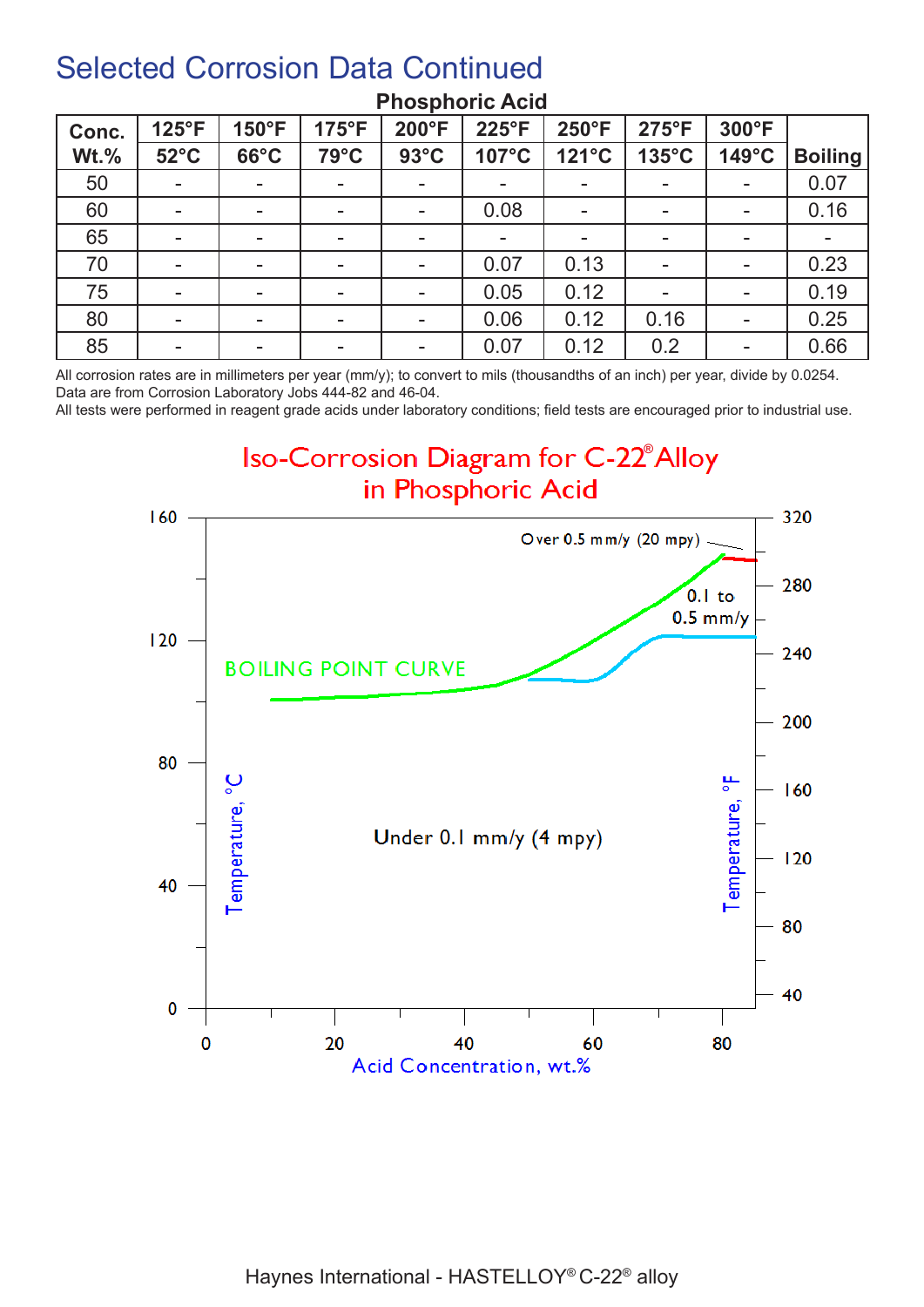| Conc.          | $75^{\circ}F$  | 100°F          | 125°F          | 150°F          | $175^{\circ}F$ | 200°F          | 225°F | 250°F | 275°F                    | 300°F | 350°F                    |                |
|----------------|----------------|----------------|----------------|----------------|----------------|----------------|-------|-------|--------------------------|-------|--------------------------|----------------|
| $Wt.\%$        | $24^{\circ}$ C | $38^{\circ}$ C | $52^{\circ}$ C | $66^{\circ}$ C | $79^{\circ}$ C | $93^{\circ}$ C | 107°C | 121°C | $135^{\circ}$ C          | 149°C | $177^{\circ}$ C          | <b>Boiling</b> |
| 1              | ۰              |                | ۰              |                | ۰              |                |       | ۰     | -                        | ۰     |                          | ۰              |
| $\overline{2}$ | ۰              | ۰              | ۰              | ۰              | ۰              | 0.01           |       | ۰     | ۰                        | -     | ٠                        | 0.13           |
| 3              | ۰              | ۰              | ۰              | ۰              | ۰              | ۰              |       | ۰     | -                        |       | ٠                        |                |
| 4              | ۰              |                | ۰              | ۰              | ۰              | ۰              |       | ۰     | -                        | -     | ٠                        |                |
| 5              | ۰              | ۰              |                | < 0.01         | 0.01           | 0.03           |       | ۰     | -                        |       | ٠                        | 0.23           |
| 10             | ۰              | ۰              | ۰              |                | 0.02           | 0.04           |       | ۰     |                          |       | ۰                        | 0.29           |
| 20             | ۰              |                | ۰              | 0.01           | 0.03           | 0.28           |       | ۰     |                          | -     |                          | 0.83           |
| 30             | ۰              |                | ۰              | 0.01           | 0.09           | 0.68           |       | ۰     |                          |       |                          | 1.89           |
| 40             | ۰              | ۰              | 0.01           | 0.01           | 0.31           | 0.87           |       | ۰     | -                        |       | ٠                        | 3.99           |
| 50             | ۰              | ۰              | ۰              | 0.02           | 0.40           | 0.77           | 2.18  | ۰     | -                        |       | ٠                        | 9.98           |
| 60             | ۰              | ۰              | 0.01           |                | 0.67           | 0.95           | 2.69  | 7.62  |                          |       |                          |                |
| 70             | ٠              | ۰              |                | 0.28           | 0.56           | 0.94           | 3.07  | 14.94 | Ξ.                       |       |                          |                |
| 80             | ۰              | ۰              | 0.09           | $\blacksquare$ | 1.44           | 2.16           | 3.68  | 3.58  | $\overline{\phantom{a}}$ | ۰     | $\overline{\phantom{a}}$ | -              |
| 90             | ۰              |                | ۰              | 0.34           | 0.89           | 1.80           | 6.27  | 4.24  |                          | ۰     | ٠                        | ۰              |
| 96             | ۰              |                | ۰              | 0.10           | ۰              | 1.10           |       | ۰     | -                        |       |                          | ۰              |

#### **Sulfuric Acid**

All corrosion rates are in millimeters per year (mm/y); to convert to mils (thousandths of an inch) per year, divide by 0.0254. Data are from Corrosion Laboratory Jobs 319-82, 445-82, and 19-14.

All tests were performed in reagent grade acids under laboratory conditions; field tests are encouraged prior to industrial use.

#### **Iso-Corrosion Diagram for C-22<sup>®</sup> Alloy** in Sulfuric Acid



Haynes International - HASTELLOY® C-22® alloy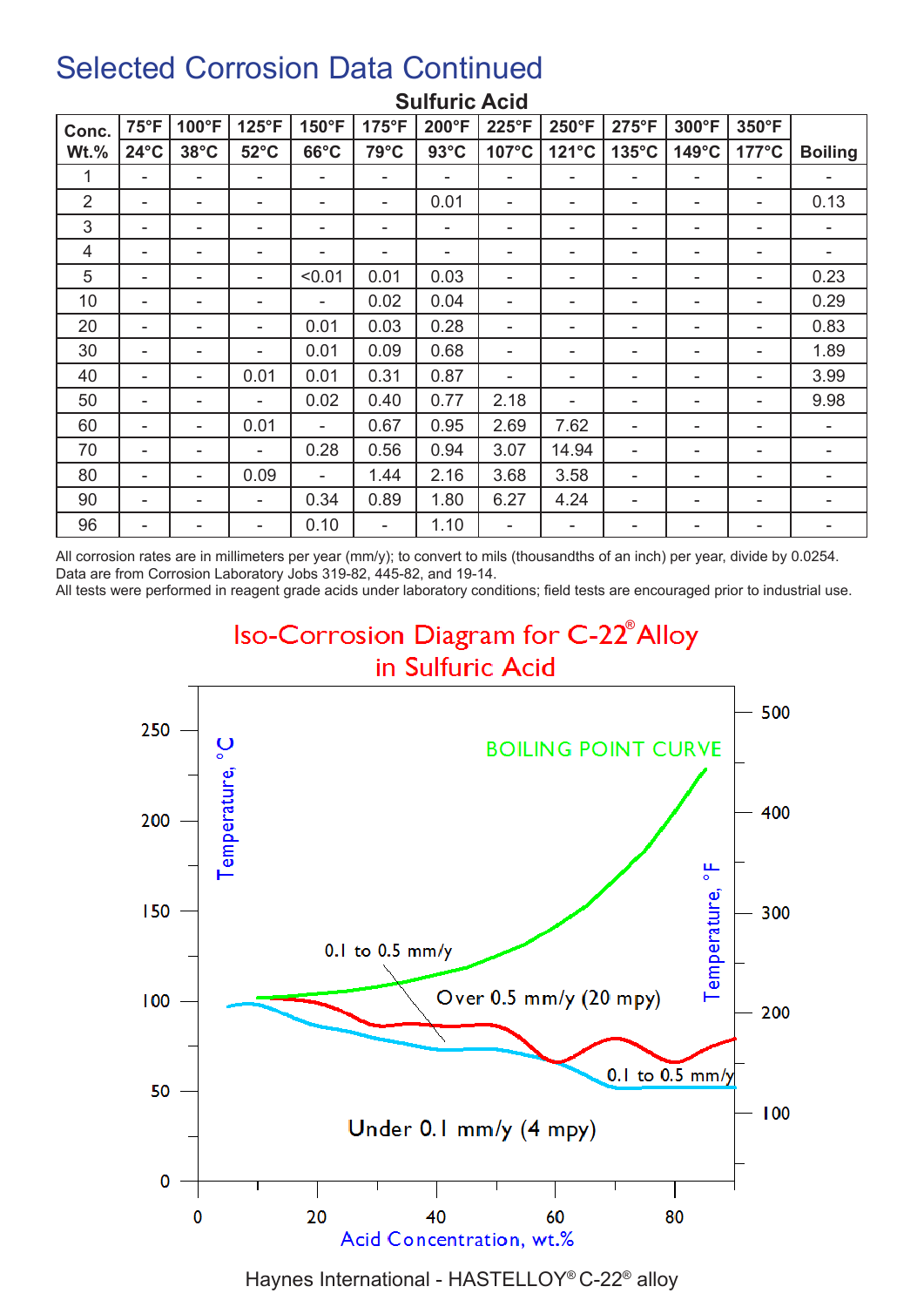# Selected Corrosion Data (Reagent Grade Solutions, mm/y)

|                                   | <b>Concentration</b> | 100°F                    | 125°F                    | 150°F                    | $175^{\circ}F$               | 200°F                    |                          |
|-----------------------------------|----------------------|--------------------------|--------------------------|--------------------------|------------------------------|--------------------------|--------------------------|
| <b>Chemical</b>                   | $wt.$ %              | $38^{\circ}$ C           | $52^{\circ}$ C           | $66^{\circ}$ C           | $79^{\circ}$ C               | $93^{\circ}$ C           | <b>Boiling</b>           |
| <b>Acetic Acid</b>                | 99                   |                          |                          |                          | ÷,                           |                          | $\overline{0}$           |
| <b>Formic Acid</b>                | 88                   | $\overline{a}$           | $\overline{a}$           | $\overline{a}$           | $\overline{a}$               | L,                       | < 0.01                   |
|                                   | 2.5                  | ÷,                       | $\overline{\phantom{0}}$ | L,                       | ÷,                           | L,                       | 0.02                     |
|                                   | 5                    | $\overline{\phantom{0}}$ | $\overline{\phantom{0}}$ | $\overline{\phantom{0}}$ | ÷,                           | $\overline{a}$           | 0.76                     |
|                                   | 7.5                  | $\overline{a}$           | $\overline{a}$           | L,                       | 0.01                         | $\overline{\phantom{0}}$ |                          |
|                                   | 10                   | $\overline{\phantom{0}}$ | Ξ.                       | $\overline{\phantom{0}}$ | 0.01                         | $\overline{\phantom{0}}$ | $\overline{\phantom{0}}$ |
| <b>Hydrobromic</b><br><b>Acid</b> | 15                   | $\overline{\phantom{0}}$ | 0.01                     | < 0.01                   | 0.88                         | ۰                        | $\overline{\phantom{0}}$ |
|                                   | 20                   | $\overline{a}$           | 0.01                     | 0.46                     | 0.8                          | ۰                        | ۰                        |
|                                   | 25                   | < 0.01                   | 0.2                      | 0.29                     | 0.58                         | $\overline{\phantom{0}}$ |                          |
|                                   | 30                   | 0.11                     | 0.23                     | 0.29                     | 0.59                         |                          |                          |
|                                   | 40                   | 0.07                     | 0.13                     | 0.21                     | 0.34                         |                          |                          |
|                                   | 1                    | $\overline{a}$           | $\overline{a}$           |                          | L,                           | 0.01                     | 0.06                     |
|                                   | 5                    | < 0.01                   | $\blacksquare$           | 0.44                     | $\overline{a}$               |                          |                          |
| <b>Hydrochloric</b>               | 7.5                  |                          | ÷,                       |                          | $\overline{\phantom{a}}$     | ÷,                       | -                        |
| <b>Acid</b>                       | 10                   | 0.01                     | 0.28                     | 0.98                     | $\overline{\phantom{a}}$     | $\overline{\phantom{0}}$ | -                        |
|                                   | 15                   |                          |                          | $\overline{a}$           | $\overline{\phantom{a}}$     | -                        | Ξ.                       |
|                                   | 20                   | 0.2                      | 0.32                     | 0.9                      | $\overline{a}$               | ۰                        | -                        |
|                                   | 5                    | 0.04                     | 0.15                     | 0.47                     | 0.58                         | $\overline{a}$           | -                        |
| <b>Hydrofluoric</b><br>Acid*      | 10                   | 0.09                     | 0.33                     | 0.64                     | 0.78                         | $\overline{a}$           |                          |
|                                   | 20                   | 0.22                     | 0.53                     | 0.95                     | 1.65                         |                          |                          |
|                                   | 10                   | $\overline{a}$           | $\overline{a}$           | < 0.01                   | ÷,                           | 0.01                     | 0.01                     |
|                                   | 20                   | $\overline{\phantom{0}}$ | $\overline{\phantom{0}}$ | 0.01                     | $\overline{\phantom{a}}$     | 0.02                     | 0.06                     |
|                                   | 30                   | $\overline{\phantom{0}}$ | $\overline{a}$           | 0.01                     | $\overline{\phantom{a}}$     | 0.02                     | 0.13                     |
|                                   | 40                   |                          |                          | 0.02                     |                              | 0.09                     | 0.26                     |
| <b>Nitric Acid</b>                | 50                   | $\overline{\phantom{a}}$ | $\overline{\phantom{0}}$ |                          | $\overline{a}$               | 0.14                     | 0.59                     |
|                                   | 60                   | $\overline{a}$           | $\overline{a}$           | 0.06                     | ÷,                           | 0.19                     | 1.09                     |
|                                   | 65                   | $\overline{\phantom{0}}$ | $\overline{\phantom{0}}$ | $\overline{a}$           | $\overline{\phantom{a}}$     | $\blacksquare$           |                          |
|                                   | 70                   | $\overline{\phantom{0}}$ | Ξ.                       | 0.05                     | $\qquad \qquad \blacksquare$ | 0.33                     | 2.53                     |
|                                   | 50                   | $\overline{\phantom{0}}$ | ۰                        | -                        | $\overline{\phantom{0}}$     | $\overline{\phantom{0}}$ | 0.07                     |
|                                   | 60                   | -                        | ۰                        | $\overline{\phantom{0}}$ | $\overline{a}$               | -                        | 0.16                     |
| <b>Phosphoric</b>                 | 70                   | -                        | ۰                        | ۰                        | -                            | -                        | 0.23                     |
| <b>Acid</b>                       | 75                   | -                        | $\overline{\phantom{0}}$ | -                        |                              |                          | 0.19                     |
|                                   | 80                   |                          |                          |                          |                              |                          | 0.25                     |
|                                   | 85                   |                          | ۰                        | -                        | $\overline{\phantom{0}}$     | ۰                        | 0.66                     |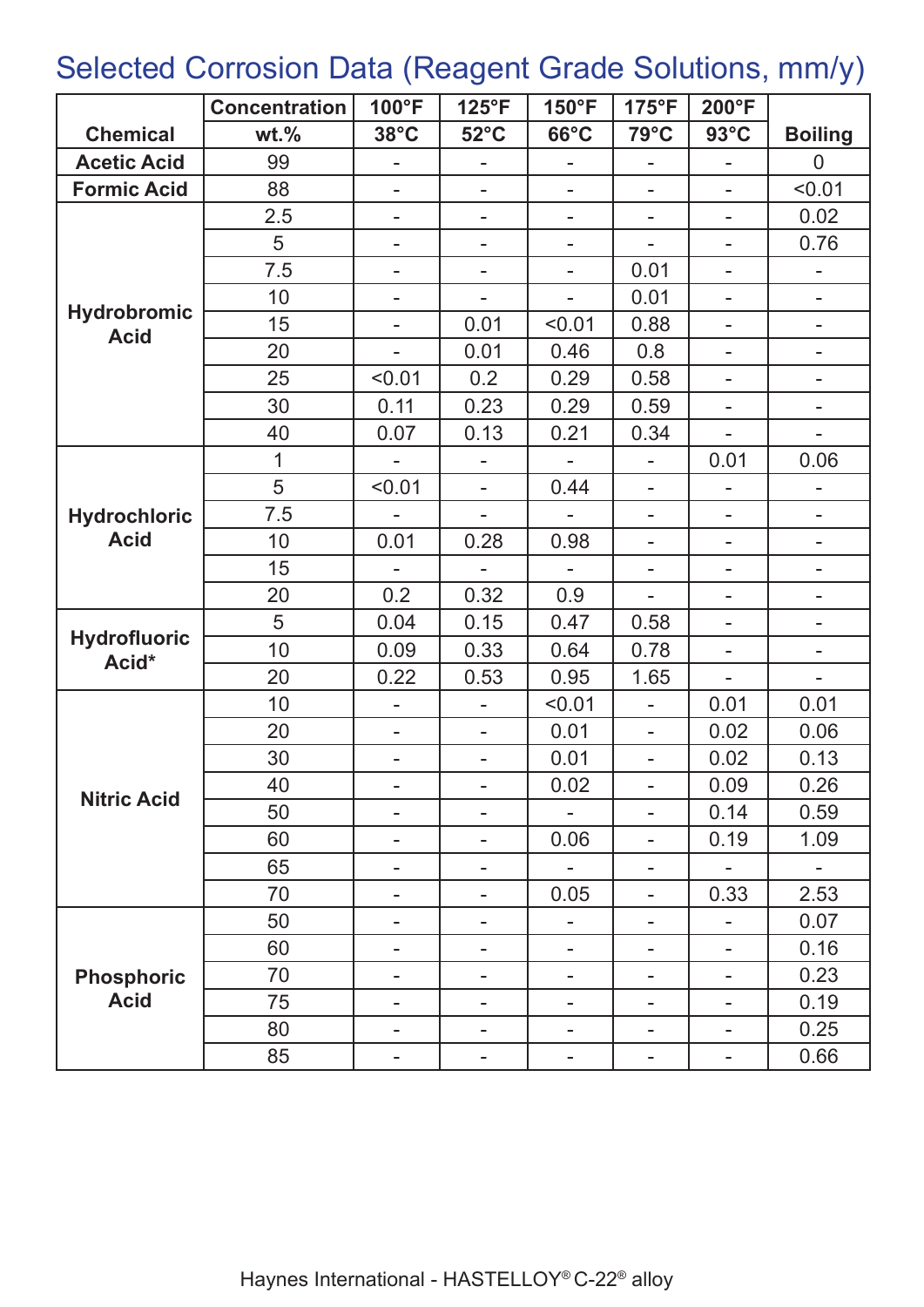# Selected Corrosion Data (Reagent Grade Solutions, mm/y)

|                 | <b>Concentration</b> | 100°F                    | $125^{\circ}F$           | 150°F          | $175^{\circ}F$ | 200°F          |                          |
|-----------------|----------------------|--------------------------|--------------------------|----------------|----------------|----------------|--------------------------|
| <b>Chemical</b> | $wt.$ %              | $38^{\circ}$ C           | $52^{\circ}$ C           | $66^{\circ}$ C | 79°C           | $93^{\circ}$ C | <b>Boiling</b>           |
|                 | 10                   |                          | $\overline{\phantom{a}}$ |                | 0.02           | 0.04           | 0.29                     |
|                 | 20                   |                          | $\overline{\phantom{a}}$ | 0.01           | 0.03           | 0.28           | 0.83                     |
|                 | 30                   | ۰.                       | $\overline{\phantom{a}}$ | 0.01           | 0.09           | 0.68           |                          |
|                 | 40                   | ۰.                       | ۰.                       | 0.01           | 0.31           | 0.87           |                          |
| <b>Sulfuric</b> | 50                   | $\overline{\phantom{a}}$ | $\blacksquare$           | 0.02           | 0.4            | 0.77           | $\overline{\phantom{a}}$ |
| <b>Acid</b>     | 60                   | ۰.                       | $\overline{\phantom{a}}$ |                | 0.67           | 0.95           | $\blacksquare$           |
|                 | 70                   | $\overline{\phantom{a}}$ | $\overline{\phantom{a}}$ | 0.28           | 0.56           | 0.94           |                          |
|                 | 80                   | -                        | $\overline{\phantom{a}}$ |                | 1.44           | 2.16           |                          |
|                 | 90                   | $\overline{\phantom{a}}$ | $\overline{\phantom{a}}$ | 0.34           | 0.89           | 1.8            |                          |
|                 | 96                   | $\blacksquare$           | $\overline{\phantom{a}}$ | 0.1            |                | 1.1            |                          |

\*Hydrofluoric acid can also induce internal attack of nickel alloys; these values represent only external attack.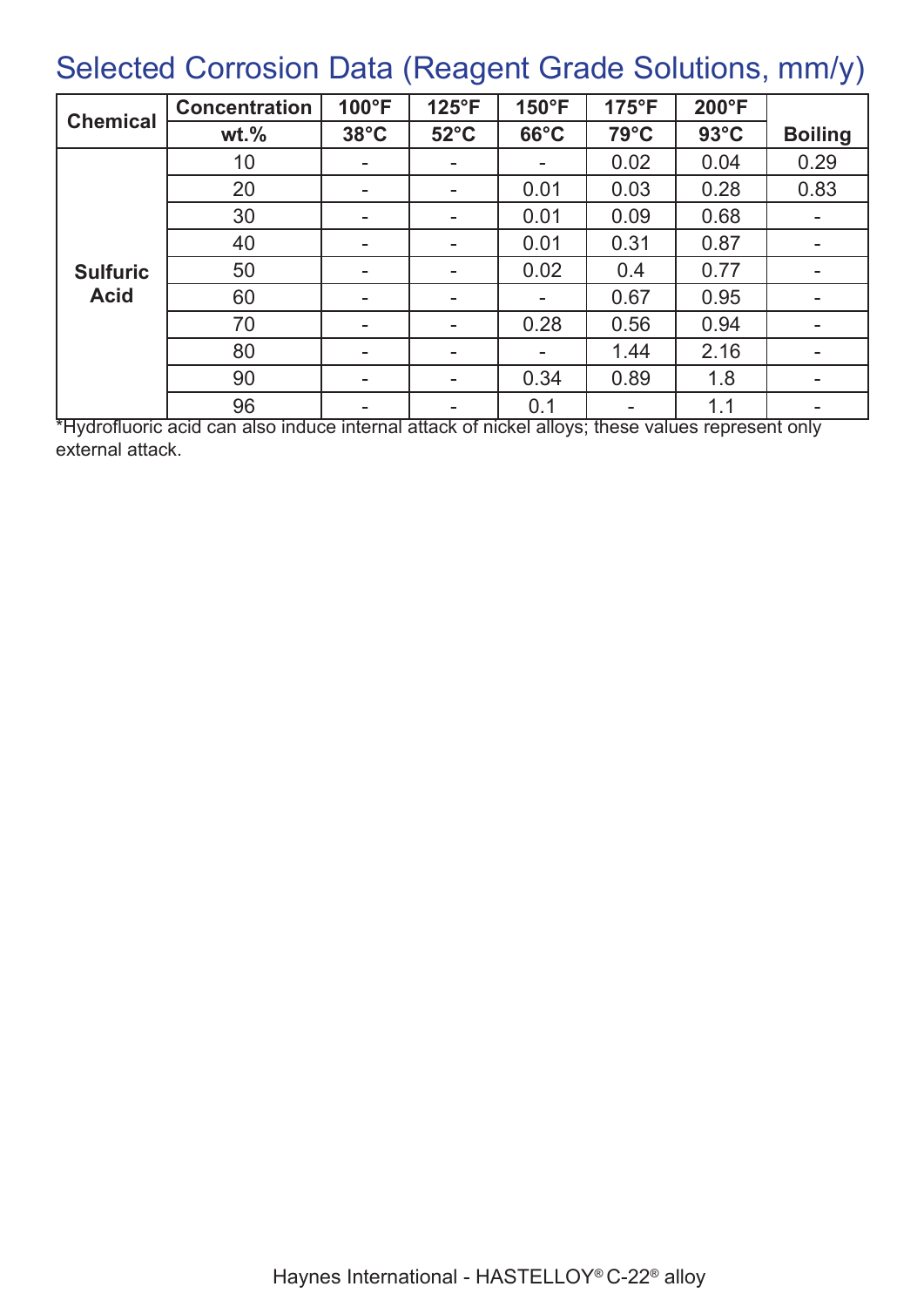### Resistance to Pitting & Crevice Corrosion

HASTELLOY<sup>®</sup> C-22<sup>®</sup> alloy exhibits very high resistance to chloride-induced pitting and crevice attack, forms of corrosion to which the austenitic stainless steels are particularly prone. To assess the resistance of alloys to pitting and crevice attack, it is customary to measure their Critical Pitting Temperatures and Critical Crevice Temperatures in acidified 6 wt.% ferric chloride, in accordance with the procedures defined in ASTM Standard G 48. These values represent the lowest temperatures at which pitting and crevice attack are encountered in this solution, within 72 hours. For comparison, the values for 316L, 254SMO, 625, C-22® and C-276 alloys are as follows:

|               | in Acidified 6% FeCl, | <b>Critical Pitting Temperature</b> | <b>Critical Crevice Temperature</b><br>in Acidified 6% FeCl. |              |  |
|---------------|-----------------------|-------------------------------------|--------------------------------------------------------------|--------------|--|
| <b>Alloy</b>  | ∘г                    | °C                                  | °F                                                           | $^{\circ}$ C |  |
| 316L          | 59                    | 15                                  | 32                                                           |              |  |
| <b>254SMO</b> | 140                   | 60                                  | 86                                                           | 30           |  |
| 625           | 212                   | 100                                 | 104                                                          |              |  |
| $C-276$       | >302                  | >150                                | 131                                                          | 55           |  |
| $C-22^\circ$  | >302                  | >150                                | 176                                                          |              |  |

Other chloride-bearing environments, notably Green Death (11.5%  $\rm H_2SO_4$  + 1.2% HCl + 1% FeCl<sub>3</sub> + 1% CuCl<sub>2</sub>) and Yellow Death (4% NaCl + 0.1% Fe<sub>2</sub>(SO<sub>4</sub>)<sub>3</sub> + 0.021M HCl), have been used to compare the resistance of various alloys to pitting and crevice attack (using tests of 24 hours duration). In Green Death, the lowest temperature at which pitting has been observed in C-22<sup>®</sup> alloy is 120°C (considerably higher than that of C-276, i.e. boiling). In Yellow Death, C-22® alloy has not exhibited pitting, even at the maximum test temperature (150°C).The Critical Crevice Temperature of C-22® alloy in Yellow Death is 75°C (as compared with 60°C for C-276 alloy).

# Resistance to Stress Corrosion Cracking

One of the chief attributes of the nickel alloys is their resistance to chloride-induced stress corrosion cracking. A common solution for assessing the resistance of materials to this extremely destructive form of attack is boiling 45% magnesium chloride (ASTM Standard G 36), typically with stressed U-bend samples. As is evident from the following results, the three nickel alloys (C-22®, C-276 and 625) are much more resistant to this form of attack than the comparative, austenitic stainless steels. The tests were stopped after 1,008 hours (six weeks).

| <b>Alloy</b>  | <b>Time to Cracking</b> |  |  |  |  |
|---------------|-------------------------|--|--|--|--|
| 316L          | 2 <sub>h</sub>          |  |  |  |  |
| <b>254SMO</b> | 24h                     |  |  |  |  |
| 625           | No Cracking in 1,008 h  |  |  |  |  |
| $C-276$       | No Cracking in 1,008 h  |  |  |  |  |
| $C-22^\circ$  | No Cracking in 1,008 h  |  |  |  |  |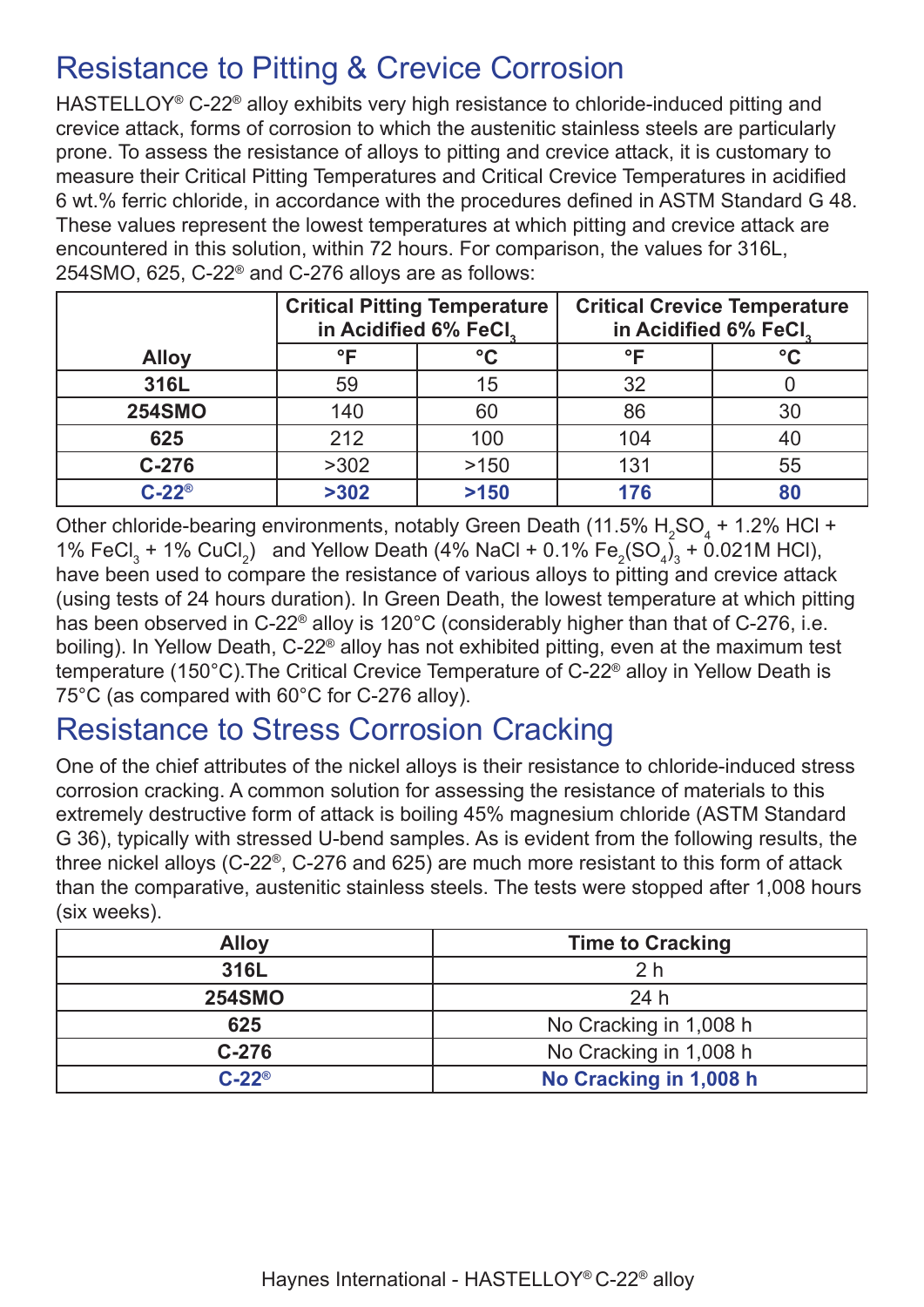### Resistance to Seawater Crevice Corrosion

Seawater is probably the most common aqueous salt solution. Not only is it encountered in marine transportation and offshore oil rigs, but it is also used as a coolant in coastal facilities. Listed are data generated as part of a U.S. Navy study at the LaQue Laboratories in Wrightsville Beach, North Carolina (and published by D.M. Aylor et al, Paper No. 329, CORROSION 99, NACE International, 1999). Crevice tests were performed in both still (quiescent) and flowing seawater, at 29°C, plus or minus 3°C. Two samples (A & B) of each alloy were tested in still water for 180 days, and likewise in flowing water. Each sample contained two possible crevice sites. The results indicate that C-22® alloy is very resistant to crevice corrosion in seawater.

|                       |                     | Quiescent               | <b>Flowing</b>      |                      |  |  |
|-----------------------|---------------------|-------------------------|---------------------|----------------------|--|--|
|                       | <b>No. of Sites</b> | <b>Maximum Depth of</b> | <b>No. of Sites</b> | <b>Maximum Depth</b> |  |  |
| <b>Alloy</b>          | <b>Attacked</b>     | Attack, mm              | <b>Attacked</b>     | of Attack, mm        |  |  |
| 316L                  | A:2, B:2            | A:1.33, B:2.27          | A:2, B:2            | A:0.48, B:0.15       |  |  |
| <b>254SMO</b>         | A:2, B:2            | A:0.76, B:1.73          | A:2, B:2            | A:0.01, B:<0.01      |  |  |
| 625                   | A:1, B:2            | A:0.18, B:0.04          | A:2, B:2            | A: < 0.01, B: < 0.01 |  |  |
| $C-276$               | A:1, B:1            | A:0.10, B:0.13          | A:0, B:0            | A:0, B:0             |  |  |
| $C-22^{\circledcirc}$ | A:0, B:0            | A:0, B:0                | A:0, B:0            | A:0, B:0             |  |  |

#### Corrosion Resistance of Welds

To assess the resistance of welds to corrosion, Haynes International has chosen to test all-weld-metal samples, taken from the quadrants of cruciform assemblies, created using multiple gas metal arc (MIG) weld passes. Predictably, the inhomogeneous nature of weld microstructures leads to higher corrosion rates (than with homogeneous, wrought products). Nevertheless, HASTELLOY® C-22® alloy exhibits excellent resistance to the key, inorganic acids, even in welded form, as shown in the following table:

|                                | <b>Concentration</b> | <b>Temperature</b> |                 | <b>Corrosion Rate</b> |                   |                           |        |
|--------------------------------|----------------------|--------------------|-----------------|-----------------------|-------------------|---------------------------|--------|
|                                |                      |                    |                 |                       | <b>Weld Metal</b> | <b>Wrought Base Metal</b> |        |
| <b>Chemical</b>                | $wt.$ %              | °F                 | $\rm ^{\circ}C$ | mpy                   | mm/y              | mpy                       | mm/y   |
| $H_2SO_4$                      | 30                   | 150                | 66              | 0.6                   | 0.02              | 0.4                       | 0.01   |
| H <sub>2</sub> SO <sub>4</sub> | 50                   | 150                | 66              | 9.3                   | 0.24              | 0.8                       | 0.02   |
| $H_2SO_4$                      | 70                   | 150                | 66              | 10.3                  | 0.26              | 11                        | 0.28   |
| $H_2SO_4$                      | 90                   | 150                | 66              | 18.5                  | 0.47              | 13.4                      | 0.34   |
| <b>HCI</b>                     | 5                    | 100                | 38              | < 0.1                 | < 0.01            | < 0.1                     | < 0.01 |
| <b>HCI</b>                     | 10                   | 100                | 38              | < 0.1                 | < 0.01            | 0.4                       | 0.01   |
| <b>HCI</b>                     | 15                   | 100                | 38              | 11.1                  | 0.28              | 9.4                       | 0.24   |
| <b>HCI</b>                     | 20                   | 100                | 38              | 10.2                  | 0.26              | 7.9                       | 0.2    |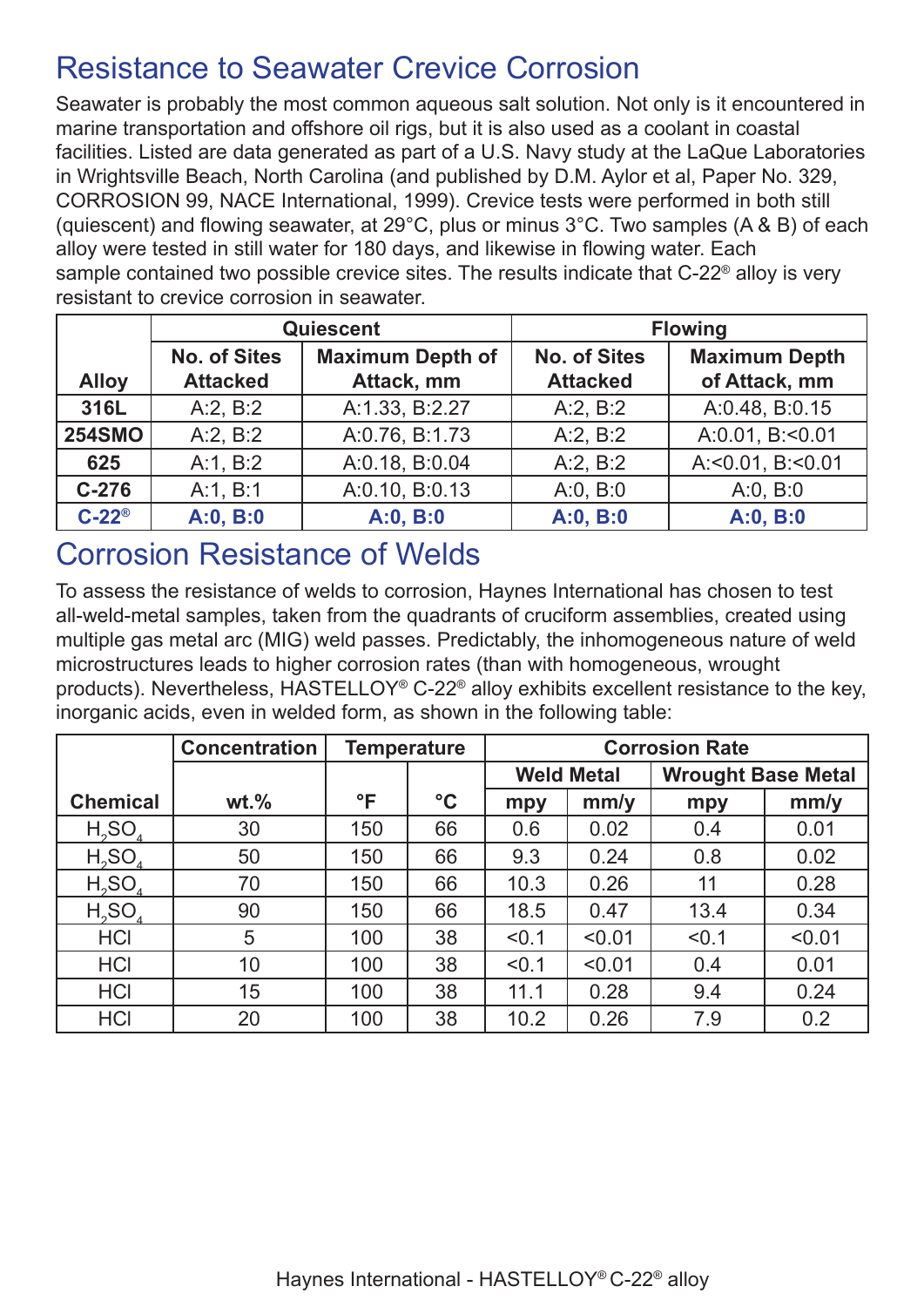# Physical Properties

| <b>Physical Property</b>                | <b>British Units</b> |                                      | <b>Metric Units</b> |                             |
|-----------------------------------------|----------------------|--------------------------------------|---------------------|-----------------------------|
| <b>Density</b>                          | <b>RT</b>            | $0.314$ lb/in <sup>3</sup>           | <b>RT</b>           | 8.69 $g/cm^{3}$             |
|                                         | <b>RT</b>            | 44.9 µohm.in                         | <b>RT</b>           | $1.14$ µohm.m               |
|                                         | 200°F                | 48.0 µohm.in                         | 100°C               | $1.23$ µohm.m               |
|                                         | 400°F                | 48.8 µohm.in                         | $200^{\circ}$ C     | $1.24$ µohm.m               |
| <b>Electrical</b><br><b>Resistivity</b> | 600°F                | 49.3 µohm.in                         | 300°C               | $1.25$ µohm.m               |
|                                         | 800°F                | 49.7 µohm.in                         | 400°C               | $1.26$ µohm.m               |
|                                         | 1000°F               | 50.1 µohm.in                         | 500°C               | $1.27$ µohm.m               |
|                                         |                      |                                      | 600°C               | $1.28$ µohm.m               |
|                                         | 100°F                | 69 Btu.in/h.ft <sup>2</sup> .°F      | $50^{\circ}$ C      | 10.1 W/m.°C                 |
|                                         | 200°F                | 76 Btu.in/h.ft <sup>2</sup> .°F      | 100°C               | 11.1 W/m.°C                 |
|                                         | 400°F                | 94 Btu.in/h.ft <sup>2</sup> .°F      | $200^{\circ}$ C     | 13.4 W/m.°C                 |
| <b>Thermal</b><br><b>Conductivity</b>   | 600°F                | 110 Btu.in/h.ft <sup>2</sup> .°F     | 300°C               | 15.5 W/m.°C                 |
|                                         | 800°F                | 125 Btu.in/h.ft <sup>2</sup> .°F     | 400°C               | 17.5 W/m.°C                 |
|                                         | 1000°F               | 139 Btu.in/h.ft <sup>2</sup> .°F     | 500°C               | 19.5 W/m.°C                 |
|                                         |                      |                                      | 600°C               | 21.3 W/m.°C                 |
|                                         | <b>RT</b>            | $0.004$ in <sup>2</sup> /s           | <b>RT</b>           | $0.027$ cm <sup>2</sup> /s  |
|                                         | 200°F                | $0.005$ in <sup>2</sup> /s           | 100°C               | $0.030$ cm <sup>2</sup> /s  |
|                                         | 400°F                | $0.005$ in $^{2}/s$                  | $200^{\circ}$ C     | $0.035$ cm <sup>2</sup> /s  |
| <b>Thermal</b><br><b>Diffusivity</b>    | 600°F                | $0.006$ in $^{2}/s$                  | 300°C               | $0.039$ cm <sup>2</sup> /s  |
|                                         | 800°F                | $0.007$ in <sup>2</sup> /s           | 400°C               | $0.042$ cm <sup>2</sup> /s  |
|                                         | 1000°F               | $0.007$ in <sup>2</sup> /s           | 500°C               | $0.046$ cm <sup>2</sup> /s  |
|                                         |                      |                                      | 600°C               | $0.048$ cm <sup>2</sup> /s  |
|                                         | 75-200°F             | 6.9 µin/in.°F                        | 24-100°C            | 12.4 µm/m.°C                |
|                                         | 75-400°F             | 6.9 µin/in.°F<br>24-200°C            |                     | 12.4 µm/m.°C                |
|                                         | 75-600°F             | 7.0 µin/in.°F<br>24-300°C            |                     | 12.6 $\mu$ m/m. $\degree$ C |
| <b>Mean Coefficient of</b>              | 75-800°F             | 7.4 $\mu$ in/in. $\degree$ F         | 24-400°C            | 13.1 $\mu$ m/m. $\degree$ C |
| <b>Thermal Expansion</b>                | 75-1000°F            | 7.7 µin/in.°F                        | 24-500°C            | 13.7 $\mu$ m/m. $\degree$ C |
|                                         | 75-1200°F            | 8.1 µin/in.°F                        | 24-600°C            | 14.3 µm/m.°C                |
|                                         | 75-1400°F            | 8.5 µin/in.°F                        | 24-700°C            | 14.9 µm/m.°C                |
|                                         | 75-1600°F            | 8.8 µin/in.°F                        | 24-800°C            | 15.5 µm/m.°C                |
|                                         | 75-1800°F            | 9.0 µin/in.°F                        | 24-900°C            | 15.9 µm/m.°C                |
|                                         | $100^{\circ}F$       | 0.098 Btu/lb.°F                      | $50^{\circ}$ C      | 414 J/kg. °C                |
|                                         | $200^{\circ}F$       | 0.101 Btu/lb.°F                      | $100^{\circ}$ C     | 423 J/kg.°C                 |
|                                         | 400°F                | 0.106 Btu/lb.°F                      | $200^{\circ}$ C     | 444 J/kg. °C                |
| <b>Specific Heat</b>                    | 600°F                | 0.111 Btu/lb.°F                      | 300°C               | 460 J/kg.°C                 |
|                                         | 800°F                | 400°C<br>$0.114$ Btu/lb. $\degree$ F |                     | 476 J/kg.°C                 |
|                                         | 1000°F               | $0.118$ Btu/lb. $\degree$ F          | $500^{\circ}$ C     | 485 J/kg.°C                 |
|                                         |                      |                                      | $600^{\circ}$ C     | 514 J/kg. °C                |

RT= Room Temperature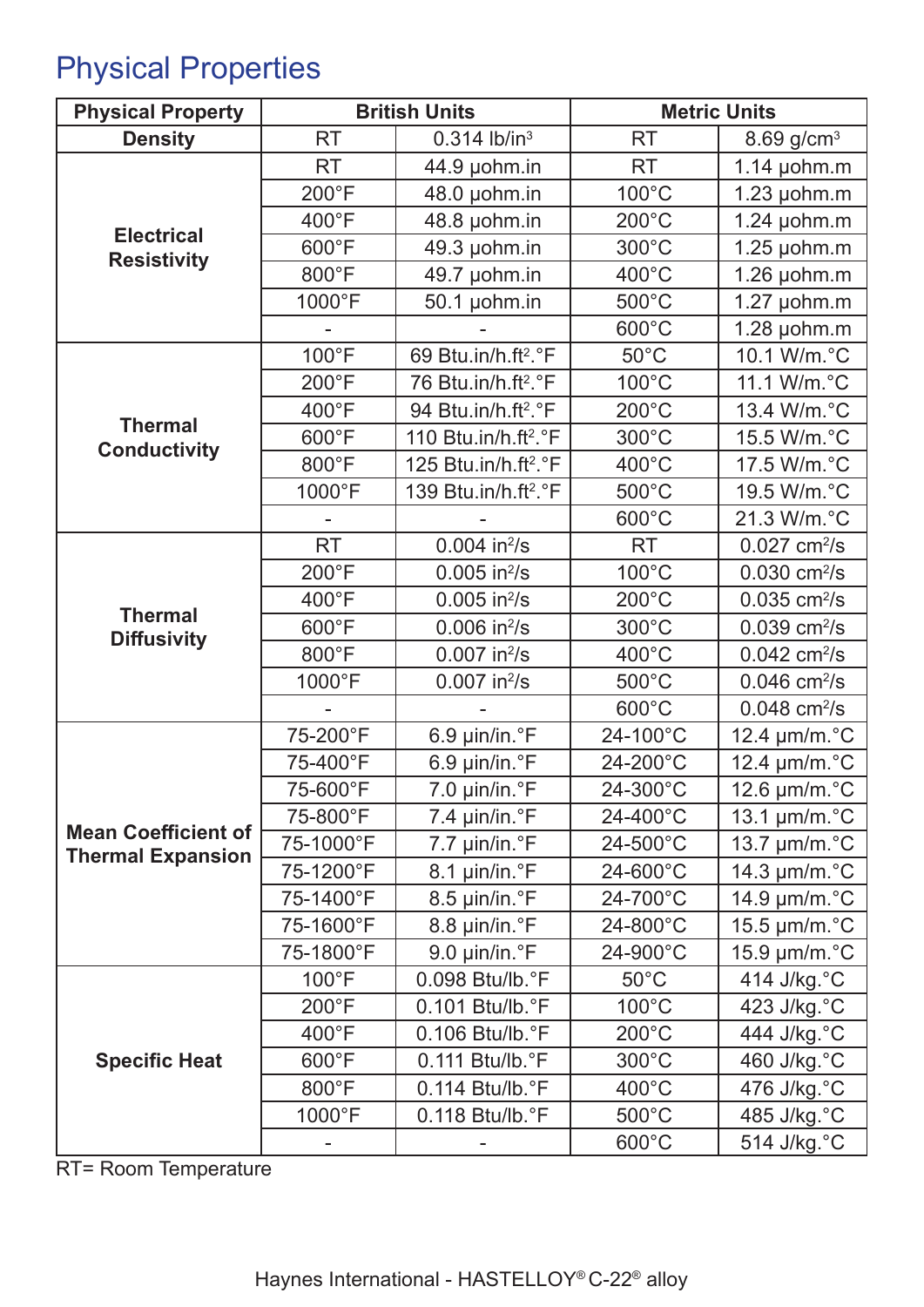### Physical Properties Continued

| <b>Physical Property</b>                       |                  | <b>British Units</b>       | <b>Metric Units</b> |         |  |
|------------------------------------------------|------------------|----------------------------|---------------------|---------|--|
|                                                | <b>RT</b>        | $29.9 \times 10^6$ psi     | <b>RT</b>           | 206 GPa |  |
|                                                | $200^{\circ}$ F  | 29.4 x 10 <sup>6</sup> psi | $200^{\circ}$ C     | 197 GPa |  |
| <b>Dynamic Modulus of</b><br><b>Elasticity</b> | $400^{\circ}$ F  | $28.5 \times 10^6$ psi     | $300^{\circ}$ C     | 191 GPa |  |
|                                                | $600^{\circ}$ F  | $27.6 \times 10^6$ psi     | $400^{\circ}$ C     | 185 GPa |  |
|                                                | $800^{\circ}$ F  | $26.6 \times 10^6$ psi     | $500^{\circ}$ C     | 179 GPa |  |
|                                                | $1000^{\circ}F$  | $25.7 \times 10^6$ psi     | $600^{\circ}$ C     | 174 GPa |  |
|                                                | $1200^{\circ}F$  | $24.8 \times 10^6$ psi     | $700^{\circ}$ C     | 168 GPa |  |
|                                                | $1400^{\circ}F$  | $23.6 \times 10^6$ psi     | $800^{\circ}$ C     | 160 GPa |  |
|                                                | $1600^{\circ}$ F | $22.4 \times 10^6$ psi     | $900^{\circ}$ C     | 152 GPa |  |
|                                                | 1800°F           | $21.1 \times 10^6$ psi     | $1000^{\circ}$ C    | 144 GPa |  |
| <b>Melting Range</b>                           | 2475-2550°F      |                            | 1357-1399°C         |         |  |

RT= Room Temperature

### Impact Strength

These impact strengths (averages from several tests) were generated using Charpy V-notch samples, machined from plates of thickness 10 mm and 25.4 mm.

| <b>Plate Thickness</b><br><b>Test Temperature</b> |      |           | <b>Impact Strength</b> |        | <b>Number of Tests</b> |  |
|---------------------------------------------------|------|-----------|------------------------|--------|------------------------|--|
| in                                                | mm   | $\circ$ F | $\rm ^{\circ}C$        | ft.Ibf |                        |  |
| 0.394                                             |      | RT        | <b>RT</b>              | 340    | 461                    |  |
| 0.394                                             |      | $-320$    | $-196$                 | 418    | 567                    |  |
|                                                   | 25.4 | RT        | <b>RT</b>              | 345    | 468                    |  |
|                                                   | 25.4 | $-320$    | $-196$                 | 421    | 57 <sup>′</sup>        |  |

RT= Room Temperature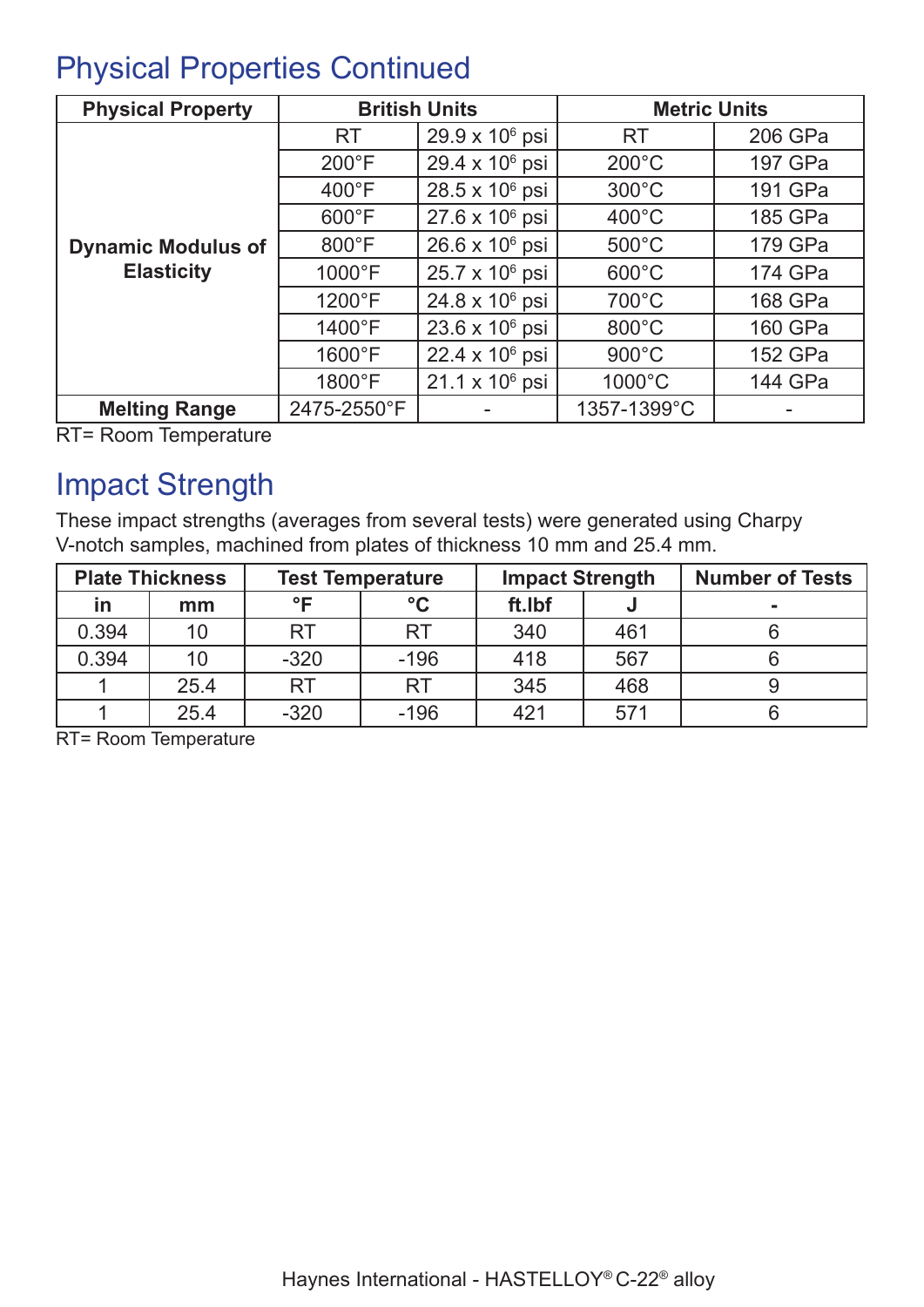# Tensile Strength & Elongation

|              | <b>Test</b>        |                 | Thickness/                                   |              | 0.2% Offset     |            | <b>Ultimate Tensile</b> |            |               |
|--------------|--------------------|-----------------|----------------------------------------------|--------------|-----------------|------------|-------------------------|------------|---------------|
|              | <b>Temperature</b> |                 | <b>Bar Diameter</b><br><b>Yield Strength</b> |              | <b>Strength</b> |            | <b>Elongation</b>       |            |               |
| Form         | $\overline{\ }$    | $\rm ^{\circ}C$ | in                                           | mm           | ksi             | <b>MPa</b> | ksi                     | <b>MPa</b> | $\frac{0}{0}$ |
| Sheet        | <b>RT</b>          | <b>RT</b>       | 0.028-0.125                                  | $0.7 - 3.2$  | 59              | 407        | 116                     | 800        | 57            |
| <b>Sheet</b> | 200                | 93              | 0.028-0.125                                  | $0.7 - 3.2$  | 54              | 372        | 110                     | 758        | 58            |
| <b>Sheet</b> | 400                | 204             | 0.028-0.125                                  | $0.7 - 3.2$  | 44              | 303        | 102                     | 703        | 57            |
| <b>Sheet</b> | 600                | 316             | 0.028-0.125                                  | $0.7 - 3.2$  | 42              | 286        | 98                      | 676        | 62            |
| <b>Sheet</b> | 800                | 427             | 0.028-0.125                                  | $0.7 - 3.2$  | 41              | 283        | 95                      | 655        | 67            |
| <b>Sheet</b> | 1000               | 538             | 0.028-0.125                                  | $0.7 - 3.2$  | 40              | 276        | 91                      | 627        | 61            |
| <b>Sheet</b> | 1200               | 649             | 0.028-0.125                                  | $0.7 - 3.2$  | 36              | 248        | 85                      | 586        | 65            |
| <b>Sheet</b> | 1400               | 760             | 0.028-0.125                                  | $0.7 - 3.2$  | 35              | 241        | 76                      | 524        | 63            |
| Plate        | <b>RT</b>          | <b>RT</b>       | $0.25 - 0.75$                                | $6.4 - 19.1$ | 54              | 372        | 114                     | 786        | 62            |
| Plate        | 200                | 93              | $0.25 - 0.75$                                | $6.4 - 19.1$ | 49              | 338        | 107                     | 738        | 65            |
| Plate        | 400                | 204             | $0.25 - 0.75$                                | $6.4 - 19.1$ | 41              | 283        | 98                      | 676        | 66            |
| Plate        | 600                | 316             | $0.25 - 0.75$                                | $6.4 - 19.1$ | 36              | 248        | 95                      | 655        | 68            |
| Plate        | 800                | 427             | $0.25 - 0.75$                                | $6.4 - 19.1$ | 35              | 241        | 92                      | 634        | 68            |
| Plate        | 1000               | 538             | $0.25 - 0.75$                                | $6.4 - 19.1$ | 34              | 234        | 88                      | 607        | 67            |
| Plate        | 1200               | 649             | $0.25 - 0.75$                                | $6.4 - 19.1$ | 32              | 221        | 83                      | 572        | 69            |
| Plate        | 1400               | 760             | $0.25 - 0.75$                                | $6.4 - 19.1$ | 31              | 214        | 76                      | 524        | 68            |
| Bar          | <b>RT</b>          | <b>RT</b>       | $0.5 - 2.0$                                  | 12.7-50.8    | 52              | 359        | 111                     | 765        | 70            |
| Bar          | 200                | 93              | $0.5 - 2.0$                                  | 12.7-50.8    | 45              | 310        | 105                     | 724        | 73            |
| Bar          | 400                | 204             | $0.5 - 2.0$                                  | 12.7-50.8    | 38              | 262        | 96                      | 662        | 74            |
| Bar          | 600                | 316             | $0.5 - 2.0$                                  | 12.7-50.8    | 34              | 234        | 92                      | 634        | 79            |
| Bar          | 800                | 427             | $0.5 - 2.0$                                  | 12.7-50.8    | 31              | 214        | 89                      | 614        | 79            |
| Bar          | 1000               | 538             | $0.5 - 2.0$                                  | 12.7-50.8    | 29              | 200        | 84                      | 579        | 80            |
| Bar          | 1200               | 649             | $0.5 - 2.0$                                  | 12.7-50.8    | 28              | 193        | 80                      | 552        | 80            |
| Bar          | 1400               | 760             | $0.5 - 2.0$                                  | 12.7-50.8    | 29              | 200        | 72                      | 496        | 77            |

Values are averages from numerous tests

RT= Room Temperature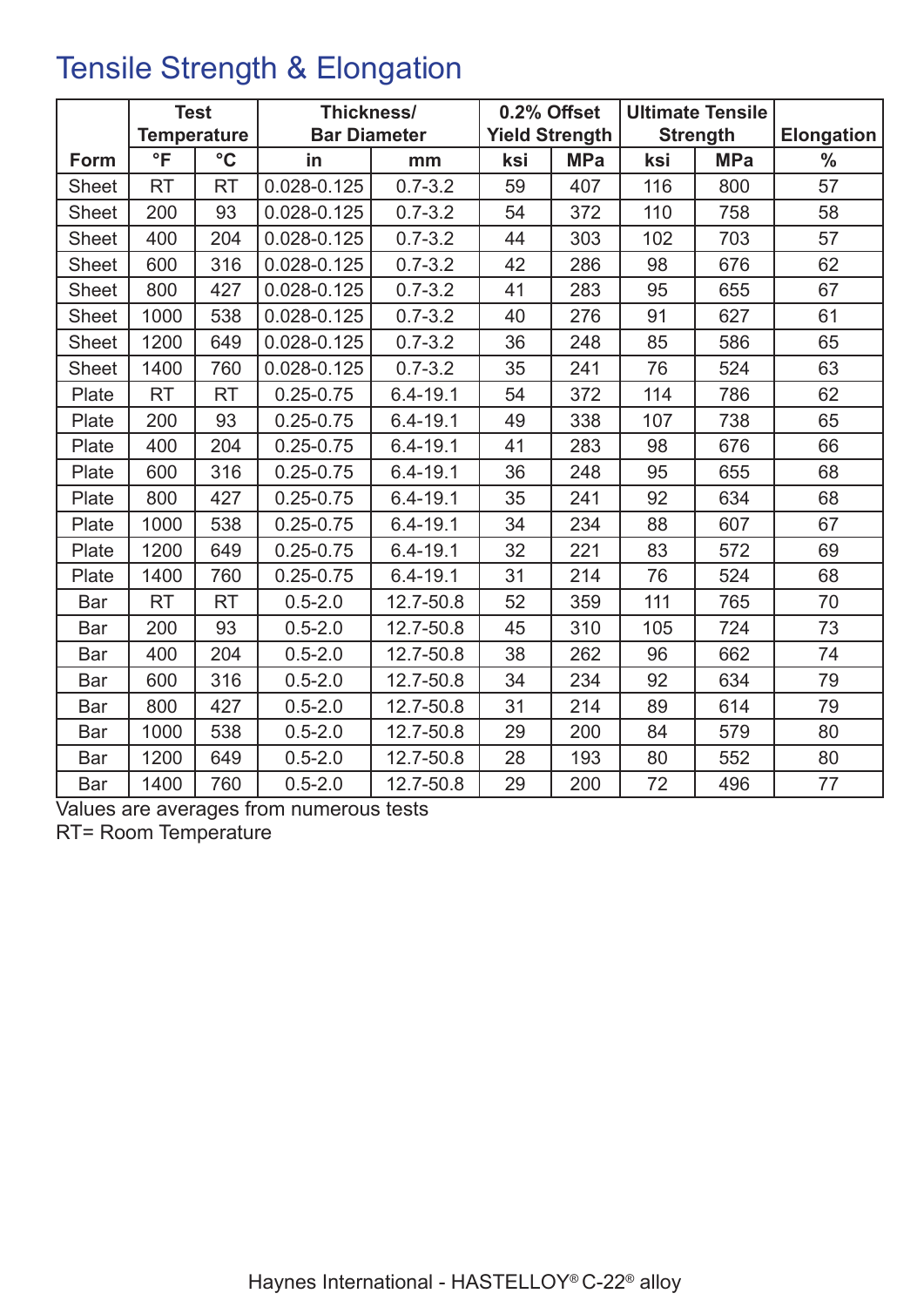# **Hardness**

| <b>Form</b>  | <b>Hardness, HRBW</b> | <b>Typical ASTM Grain Size</b> |
|--------------|-----------------------|--------------------------------|
| <b>Sheet</b> | 88                    | $3.5 - 5.5$                    |
| Plate        |                       | $0 - 4.5$                      |
| Bar          |                       | $1 - 3.5$                      |

All samples tested in solution-annealed condition. HRBW = Hardness Rockwell "B", Tungsten Indentor.

# Welding & Fabrication

HASTELLOY<sup>®</sup> C-22<sup>®</sup> alloy is very amenable to the Gas Metal Arc (GMA/MIG), Gas Tungsten Arc (GTA/TIG), and Shielded Metal Arc (SMA/Stick) welding processes. Matching filler metals (i.e. solid wires and coated electrodes) are available for these processes, and welding guidelines are given in our "Welding and Fabrication" brochure.

Wrought products of HASTELLOY® C-22® alloy are supplied in the Mill Annealed (MA) condition, unless otherwise specified. This solution annealing procedure has been designed to optimize the alloy's corrosion resistance and ductility. Following all hot forming operations, the material should be re-annealed, to restore optimum properties. The alloy should also be re-annealed after any cold forming operations that result in an outer fiber elongation of 7% or more. The annealing temperature for HASTELLOY® C-22® alloy is 1121°C (2050°F), and water quenching is advised (rapid air cooling is feasible with structures thinner than 10 mm (0.375 in). A hold time at the annealing temperature of 10 to 30 minutes is recommended, depending on the thickness of the structure (thicker structures need the full 30 minutes). More details concerning the heat treatment of HASTELLOY<sup>®</sup> C-22<sup>®</sup> alloy are given in our "Welding and Fabrication" brochure.

HASTELLOY® C-22® alloy can be hot forged, hot rolled, hot upset, hot extruded, and hot formed. However, it is more sensitive to strain and strain rates than the austenitic stainless steels, and the hot working temperature range is quite narrow. For example, the recommended start temperature for hot forging is 1232°C (2250°F) and the recommended finish temperature is 954°C (1750°F). Moderate reductions and frequent re-heating provide the best results, as described in our "Welding and Fabricaiton" brochure. This reference also provides guidelines for cold forming, spinning, drop hammering, punching, and shearing. The alloy is stiffer than most austenitic stainless steels, and more energy is required during cold forming. Also, HASTELLOY® C-22® alloy work hardens more readily than most austenitic stainless steels, and may require several stages of cold work, with intermediate anneals.

While cold work does not usually affect the resistance of HASTELLOY<sup>®</sup> C-22<sup>®</sup> alloy to general corrosion, and to chloride-induced pitting and crevice attack, it can affect resistance to stress corrosion cracking. For optimum corrosion performance, therefore, the re-annealing of cold worked parts (following an outer fiber elongation of 7% or more) is important.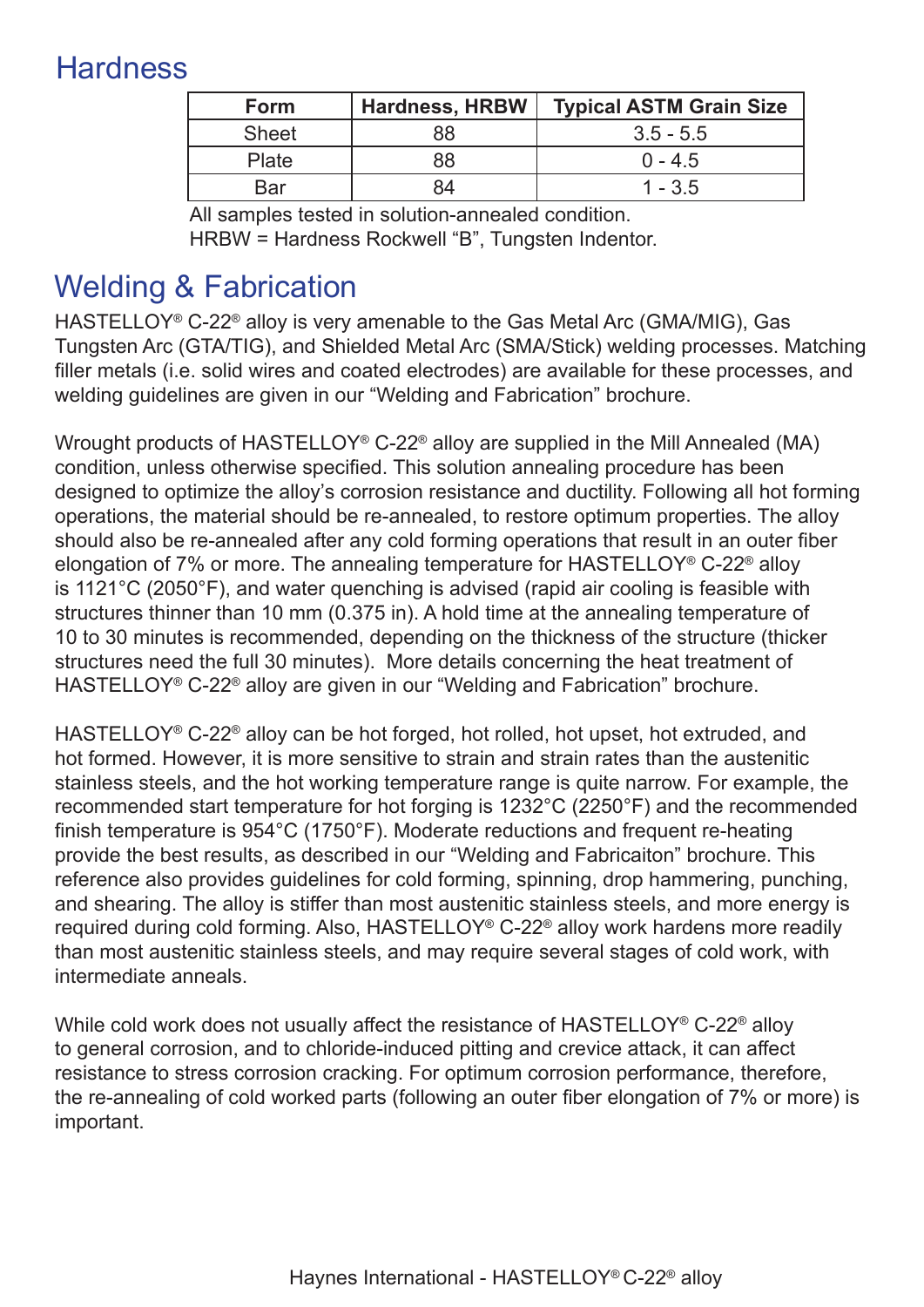# Specifications & Codes

| <b>Specifications</b>                          |                               |  |  |  |  |
|------------------------------------------------|-------------------------------|--|--|--|--|
| HASTELLOY <sup>®</sup> C-22 <sup>®</sup> alloy |                               |  |  |  |  |
| (N06022, W86022)                               |                               |  |  |  |  |
| <b>Sheet, Plate &amp; Strip</b>                | SB 575/B 575                  |  |  |  |  |
|                                                | $P = 43$                      |  |  |  |  |
|                                                | SB 574/B 574                  |  |  |  |  |
| <b>Billet, Rod &amp; Bar</b>                   | B 472                         |  |  |  |  |
|                                                | $P = 43$                      |  |  |  |  |
|                                                | SFA 5.11/ A 5.11 (ENiCrMo-10) |  |  |  |  |
| <b>Coated Electrodes</b>                       | <b>DIN 2.4638</b>             |  |  |  |  |
|                                                | (EL-NiCr21Mo14W)              |  |  |  |  |
|                                                | $F = 43$                      |  |  |  |  |
|                                                | SFA 5.14/ A 5.14              |  |  |  |  |
| <b>Bare Welding Rods &amp;</b>                 | (ERNiCrMo-10)                 |  |  |  |  |
| <b>Wire</b>                                    | <b>DIN 2.4635</b>             |  |  |  |  |
|                                                | (SG-NiCr21Mo14W)              |  |  |  |  |
|                                                | $F = 43$                      |  |  |  |  |
| <b>Seamless Pipe &amp; Tube</b>                | SB 622/B 622                  |  |  |  |  |
|                                                | $P = 43$                      |  |  |  |  |
|                                                | SB 619/B 619                  |  |  |  |  |
| <b>Welded Pipe &amp; Tube</b>                  | SB 626/B 626                  |  |  |  |  |
|                                                | $P = 43$                      |  |  |  |  |
|                                                | SB 366/B 366                  |  |  |  |  |
| <b>Fittings</b>                                | SB 462/B 462                  |  |  |  |  |
|                                                | $P = 43$                      |  |  |  |  |
|                                                | SB 564/B 564<br>SB 462/B 462  |  |  |  |  |
| <b>Forgings</b>                                | $P = 43$                      |  |  |  |  |
|                                                |                               |  |  |  |  |
| <b>DIN</b>                                     | 17744 No. 2.4602              |  |  |  |  |
|                                                | NiCr21Mo14W                   |  |  |  |  |
|                                                | Werkstoffblatt 479            |  |  |  |  |
| <b>TÜV</b>                                     | Kennblatt 4635                |  |  |  |  |
|                                                | Kennblatt 4636                |  |  |  |  |
|                                                | Kennblatt 4534                |  |  |  |  |
|                                                | NACE MR0175                   |  |  |  |  |
|                                                | <b>ISO 15156</b>              |  |  |  |  |
| <b>Others</b>                                  | <b>ASME Code Case</b>         |  |  |  |  |
|                                                | No. 2226-2                    |  |  |  |  |
|                                                | Case No. N-621-1              |  |  |  |  |